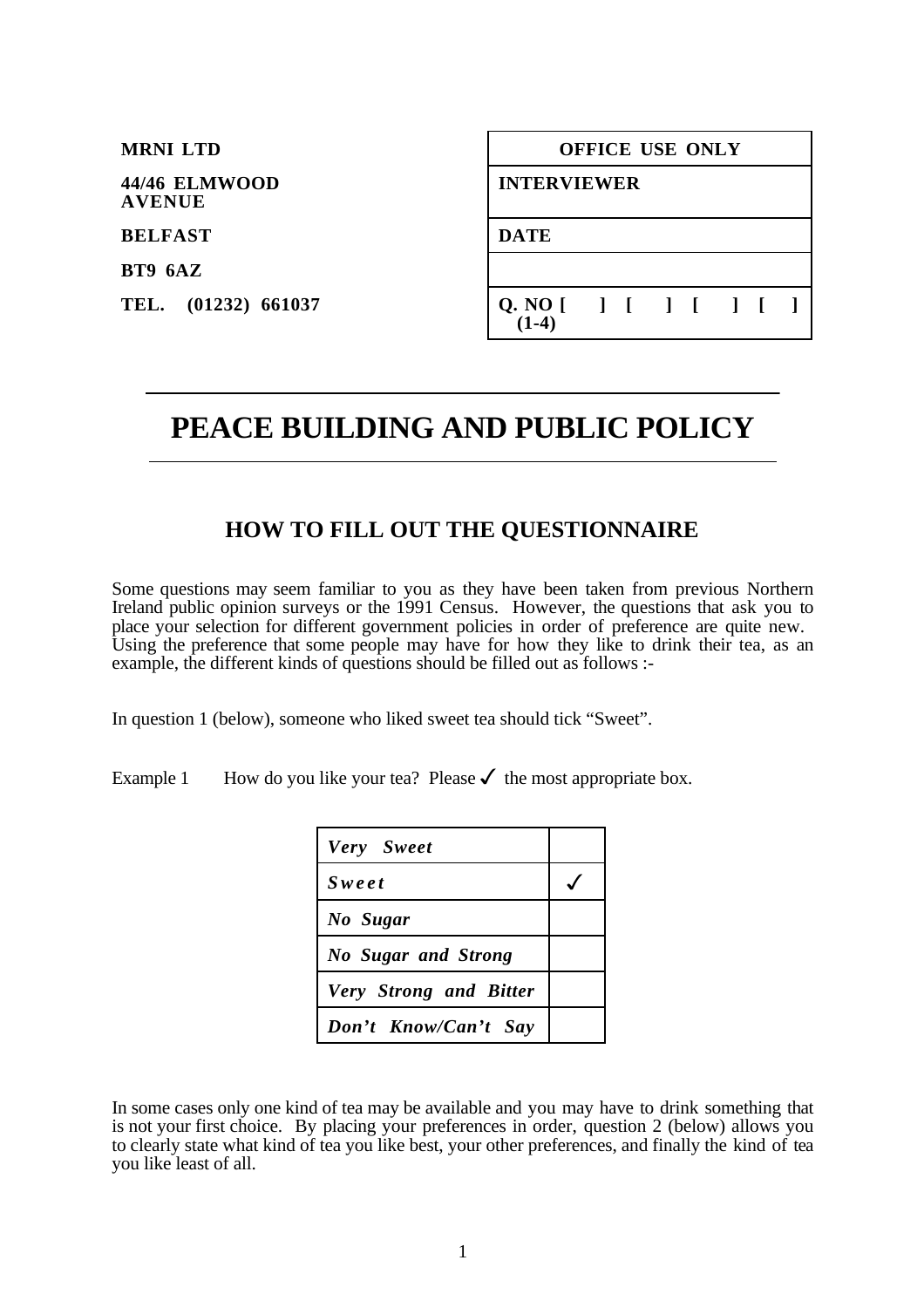Example 2 Here are some alternative options for the kind of tea that will be provided at public functions. Please read them carefully and then tick them in your order of preference.

|                                                                                                       | First<br>Preference | Second<br>Preference | Third<br>Preference | Fourth<br>Preference | Least<br>Preferred<br>Option |
|-------------------------------------------------------------------------------------------------------|---------------------|----------------------|---------------------|----------------------|------------------------------|
| Very Sweet - A medium brew<br>of tea with two teaspoons of<br>sugar or equivalent in sweetener.       |                     |                      |                     |                      |                              |
| <b>Sweet</b> - A medium brew of tea<br>with just one teaspoon of sugar<br>or equivalent in sweetener. |                     |                      |                     |                      |                              |
| No Sugar or Sweetener - A<br>medium brew of tea with no<br>sugar or sweetener.                        |                     |                      |                     |                      |                              |
| <b>Strong</b> - A strong brew of tea<br>with no sugar or sweetener.                                   |                     |                      |                     |                      |                              |
| Very Strong and Bitter - A<br>very strong brew of black tea<br>with no sugar or sweetener.            |                     |                      |                     |                      |                              |

In this case the person's first preference was "Sweet" and then "No Sugar or Sweetener" followed by "Very Sweet" and then "Strong". Their least preferred option was "Very Strong and Bitter".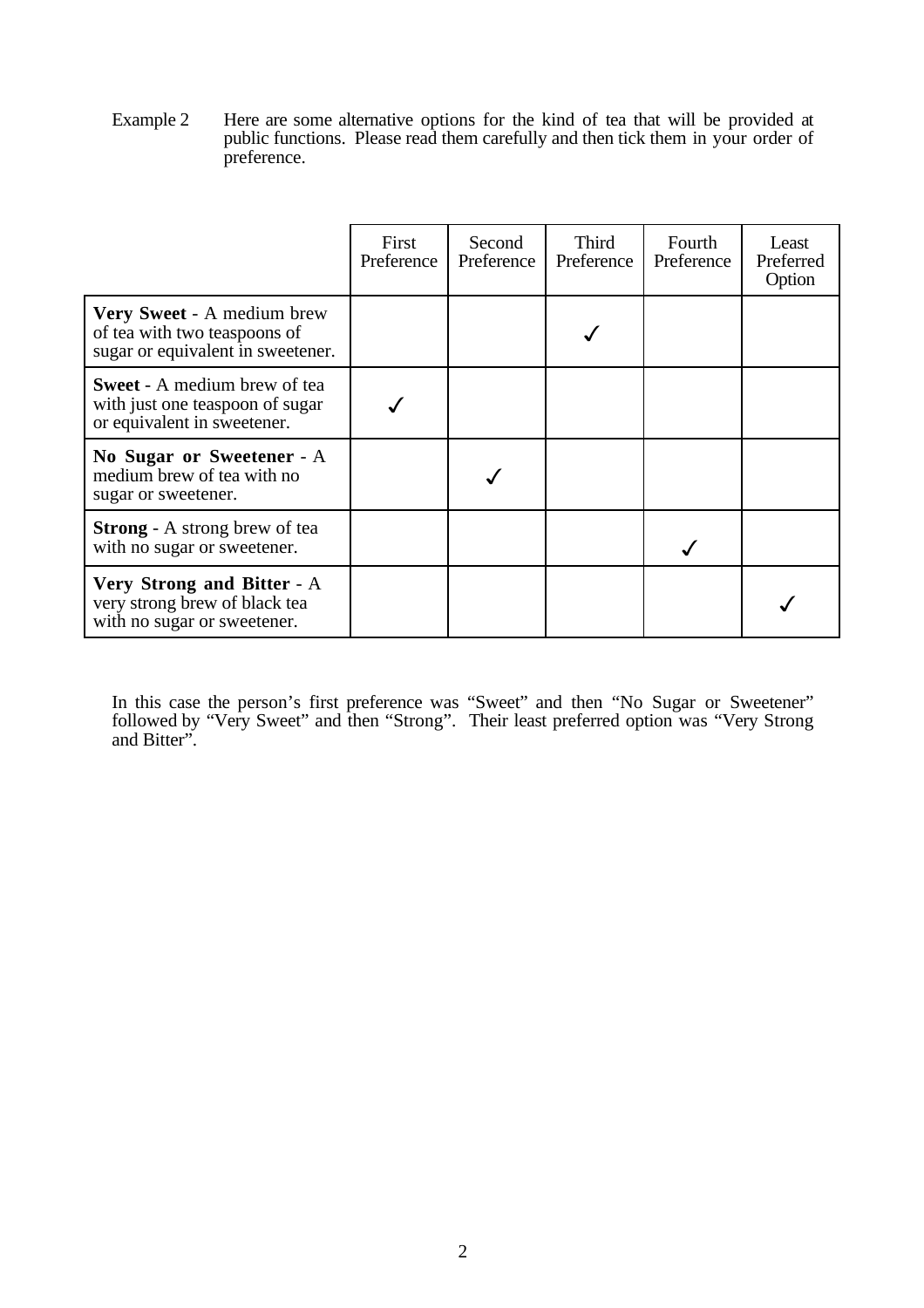### **Please now proceed with the following questions each of which used the method explained in example one or example two above.**

## **EMPLOYMENT, ECONOMIC DEVELOPMENT AND FAIR TREATMENT**

1 Do you generally support or oppose a fair employment law in Northern Ireland, (that is a law which requires employers to keep records on the religion of their employees and make sure there is no discrimination). **PLEASE** ✓ **THE MOST APPROPRIATE BOX**.

| Support strongly          | 65% |    |
|---------------------------|-----|----|
| Support just a bit        | 19% | 2. |
| Oppose just a bit         | 5%  |    |
| Oppose strongly           | 9%  |    |
| $Don't$ know/Can't<br>Say | 3%  |    |

2 Here are some alternative options for government fair employment policies. Please read them carefully and then tick them in your order of preference below.

|                                                                                                                                                                                                                                                                                              | First<br>Preference | Second<br>Preference | <b>Third</b><br>Preference | Fourth<br>Preference | Least<br>Preferred<br>Option |
|----------------------------------------------------------------------------------------------------------------------------------------------------------------------------------------------------------------------------------------------------------------------------------------------|---------------------|----------------------|----------------------------|----------------------|------------------------------|
| Stop fair employment activities - Repeal<br>fair employment legislation, scrap the Fair<br><b>Employment Commission and allow employers</b><br>to give jobs to whom they wish.                                                                                                               | 17%                 | 8%                   | 5%                         | 10%                  | 57%                          |
| No change - Leave current fair employment<br>legislation and policies as they are. Don't cut<br>them back but don't extend their powers either.                                                                                                                                              | 44%                 | 21%                  | 14%                        | 15%                  | 5%                           |
| Preference to under represented<br>community - Allow employers to give a job<br>to a candidate from the under represented<br>community when two candidates (one a Catholic<br>and one a Protestant) are equally qualified for the<br>same job.                                               | 15%                 | 29%                  | 27%                        | 21%                  | 10%                          |
| Active selection from the under<br>represented community - Require<br>employers to select qualified candidates from the<br>under represented community until a balance is<br>achieved in their work force that reflects the<br>balance of the two communities in the area.                   | 15%                 | 23%                  | 27%                        | 23%                  | 11%                          |
| Special relief for areas of high<br><b>unemployment</b> - Allow employers in areas of<br>high unemployment to recruit from one<br>community only leaving it up to government to<br>ensure an overall balance of employment<br>between the two communities in Northern<br>Ireland as a whole. | 9%                  | 18%                  | 26%                        | 31%                  | 17%                          |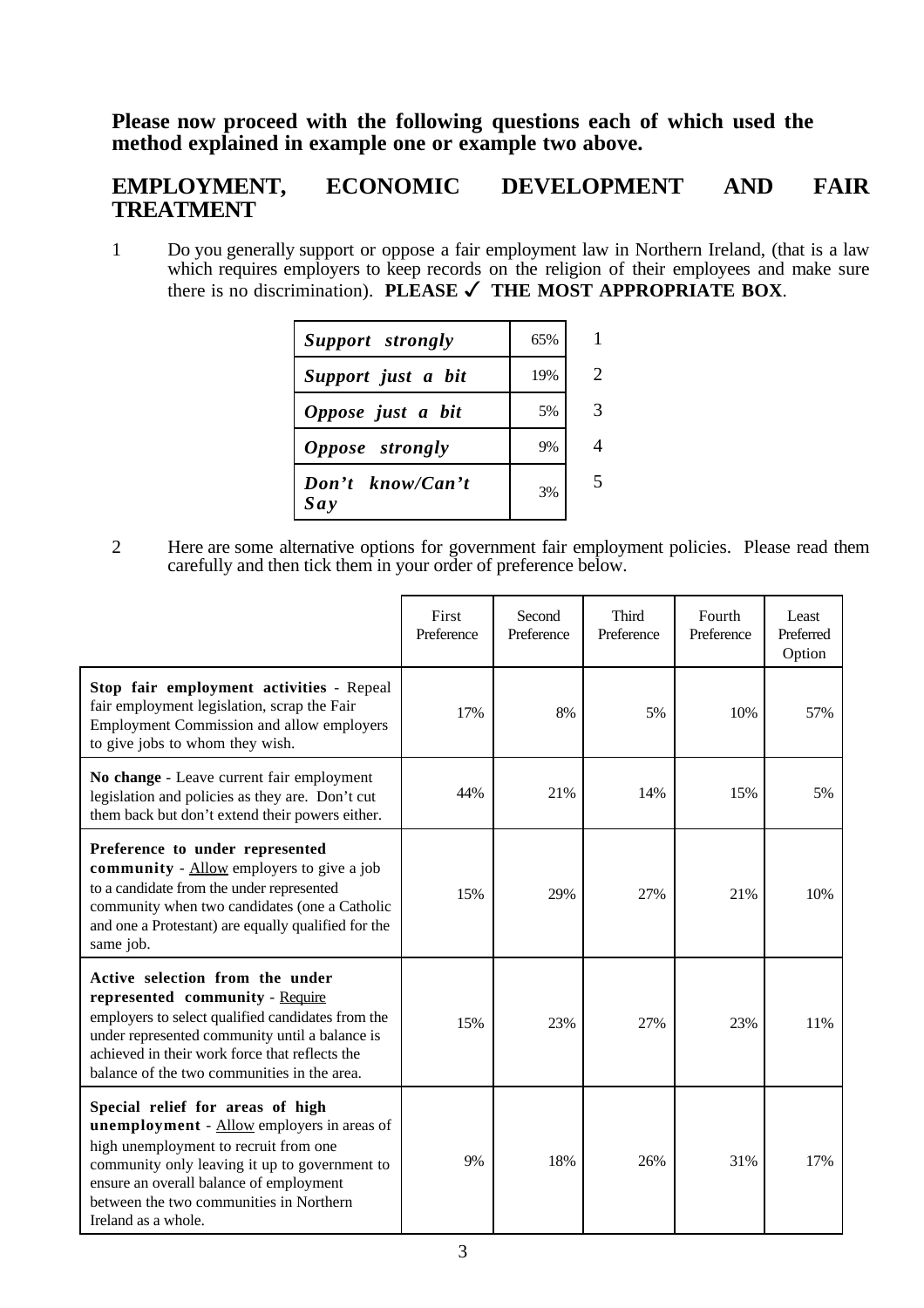3 With reference to government programmes for the unemployed, please indicate whether you think Catholics are treated better than Protestants in Northern Ireland, or whether Protestants are treated better than Catholics, or whether both are treated equally.

| Catholics treated much better    | 13%    | $\mathbf{1}$            |
|----------------------------------|--------|-------------------------|
| Catholics treated a bit better   | $10\%$ | 2                       |
| <b>Both</b> treated equally      | 28%    | $\mathcal{R}$           |
| Protestants treated a bit better | $16\%$ | 4                       |
| Protestants treated much better  | $14\%$ | $\overline{\mathbf{5}}$ |
| It depends, Don't Know/Can't Say | 19%    |                         |

#### **PLEASE** ✓ **THE MOST APPROPRIATE BOX**

4 At the present time employers are required to monitor the allocation of jobs with a view to eliminating discrimination in their organisations. But discrimination can occur in the allocation of places on job creation schemes, projects for disadvantaged communities, in housing and in education. Do you think monitoring should be extended to all government programmes.

**PLEASE** ✓ **THE MOST APPROPRIATE BOX**

| Ye s                     | 76% |   |
|--------------------------|-----|---|
| $N\bm{o}$                | 12% | 2 |
| $\mathbf{Don't}$<br>Know | 12% |   |

5 Would you be willing, if asked, to provide information about your religious background to the appropriate agency responsible for publishing reports on the equitable delivery of government programmes?

PLEASE **✓ THE MOST APPROPRIATE BOX.** 

| Yes                      | 59% |               |
|--------------------------|-----|---------------|
| $\bm{N}$ o               | 29% | $\mathcal{L}$ |
| $\mathbf{Don't}$<br>Know | 12% | 3             |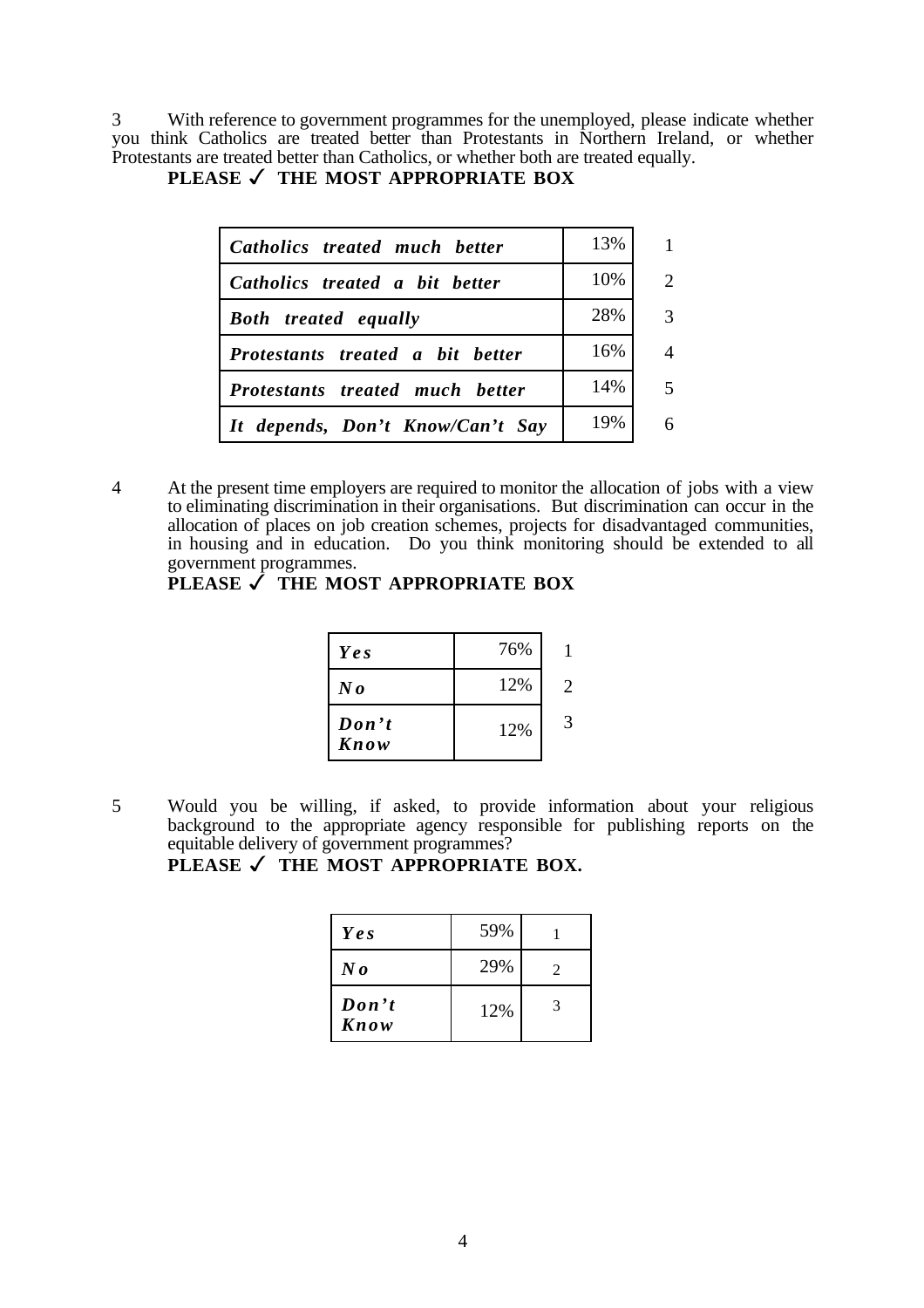6 With reference to government job creation programmes and community relations, here are two alternative policies. Please read them carefully and then indicate your preference below.

### PLEASE **✓ THE MOST APPROPRIATE BOX.**

| Allocation based only on need (No Change) - Leave government<br>policies as they are in which employment programmes and projects for<br>disadvantaged communities receive places and grants simply on the basis of<br>economic deprivation.       | 26% |  |
|---------------------------------------------------------------------------------------------------------------------------------------------------------------------------------------------------------------------------------------------------|-----|--|
| <b>Promote cross community programmes</b> Give more employment places<br>to providers who undertake to create cross community projects and also give<br>priority funding to community programmes that have a strong cross community<br>dimension. | 61% |  |
| Don't know.                                                                                                                                                                                                                                       | 13% |  |

7 If you were starting or moving to a new job and had a choice, would you prefer to work with people of only your own religion, or in a mixed religion workplace? **PLEASE** ✓ **THE MOST APPROPRIATE BOX**.

| Own religion only        | 13% |  |
|--------------------------|-----|--|
| Mixed religion workplace | 82% |  |
| Don't know               | 6%  |  |

# **HOUSING**

8 If you were moving and had a choice, would you prefer to live in a neighbourhood with people of only your own religion, or in a mixed religion neighbourhood? **PLEASE** ✓ **THE MOST APPROPRIATE BOX**

| Own religion only               | 29% |  |
|---------------------------------|-----|--|
| Mixed religion<br>neighbourhood | 64% |  |
| Don't know                      | 7%  |  |

9 If you would prefer to live in a mixed religion neighbourhood, would you still be prepared to move to a mixed housing estate or area on the understanding that it would always strive to achieve an equal balance from the Catholic and Protestant communities? **PLEASE** ✓ **THE MOST APPROPRIATE BOX**

| Ye s          | 63% |  |
|---------------|-----|--|
| $N\mathbf{0}$ | 20% |  |
| Don't Know    | 17% |  |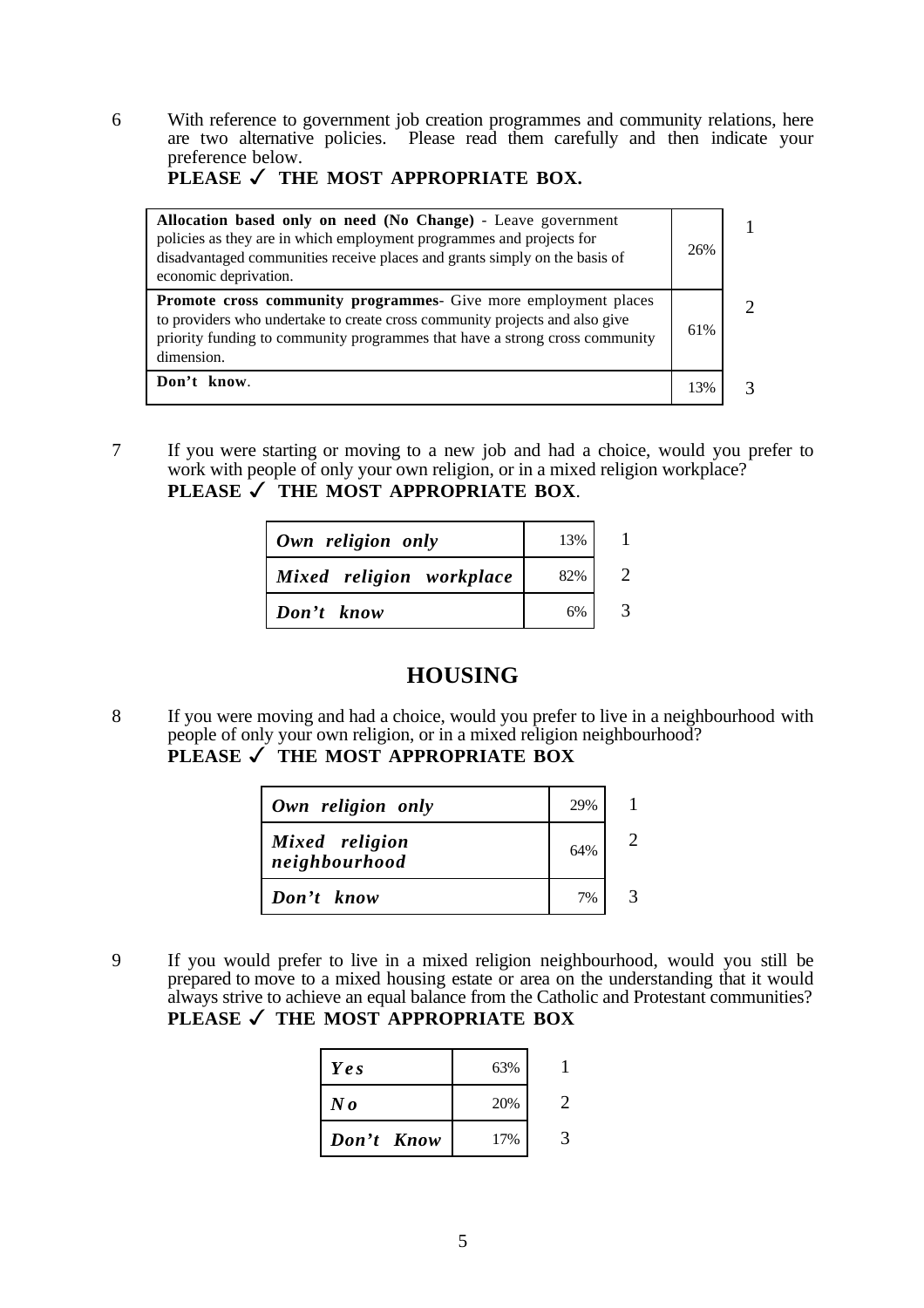10 Here are some alternative options for **government public housing policies**. Please read them carefully and then tick them in your order of preference below.

|                                                                                                                                                                                                                                                                                                                | First<br>Preference | Second<br>Preference | Third<br>Preference | Fourth<br>Preference | Least<br>Preferred<br>Option |
|----------------------------------------------------------------------------------------------------------------------------------------------------------------------------------------------------------------------------------------------------------------------------------------------------------------|---------------------|----------------------|---------------------|----------------------|------------------------------|
| <b>Separation</b> - Establish separate housing authorities and<br>separate housing estates for Catholics and Protestants in<br>public housing in Northern Ireland.                                                                                                                                             | 4%                  | 4%                   | 6%                  | 28%                  | 57%                          |
| No change - Leave housing allocation policy as it is<br>where people are generally required to choose between a<br>predominately Catholic or predominately Protestant<br>estate.                                                                                                                               | 19%                 | 16%                  | 40%                 | 29%                  | 4%                           |
| Guaranteed Choice - Ask people if they would prefer<br>to live in a Catholic, Protestant or mixed religion<br>neighbourhood and make sure they are housed according<br>to their wishes by adequately funding mixed housing<br>projects.                                                                        | 32%                 | 38%                  | 23%                 | 4%                   | 2%                           |
| Choice with incentives for mixed housing -<br>Ask people if they would prefer to live in a Catholic,<br>Protestant or mixed religion neighbourhood. House them<br>according to their wishes, give funding priority to mixed<br>housing projects and provide other incentives such as<br>shorter waiting lists. | 35%                 | 33%                  | 17%                 | 9%                   | 4%                           |
| <b>Integration</b> - Require persons in public housing in<br>Northern Ireland to live in mixed estates.                                                                                                                                                                                                        | 11%                 | 9%                   | 15%                 | 31%                  | 33%                          |

# **EDUCATION**

11 If you have (or did, or were to have) children who had just finished primary school, would you like them to go to a mixed ability comprehensive school or would you prefer to have them sit the  $11+$  exam and be selected for either a secondary or grammar school?

PLEASE √ THE MOST APPROPRIATE BOX.

| Mixed ability comprehensive school                          | $32\%$ 1 |                |
|-------------------------------------------------------------|----------|----------------|
| $11+$ exam and selection for secondary or<br>grammar school | $61\%$ 2 |                |
| Don't know                                                  | $7\%$    | $\overline{3}$ |

12 If you have (or did, or were to have) school age children and were deciding where to send them to school, would you prefer a school with children of only one religion, or a mixed religion school. **PLEASE** ✓ **THE MOST APPROPRIATE BOX.**

| Own religion only        | 34% |  |
|--------------------------|-----|--|
| Mixed religion<br>school | 60% |  |
| Don't know               | 6%  |  |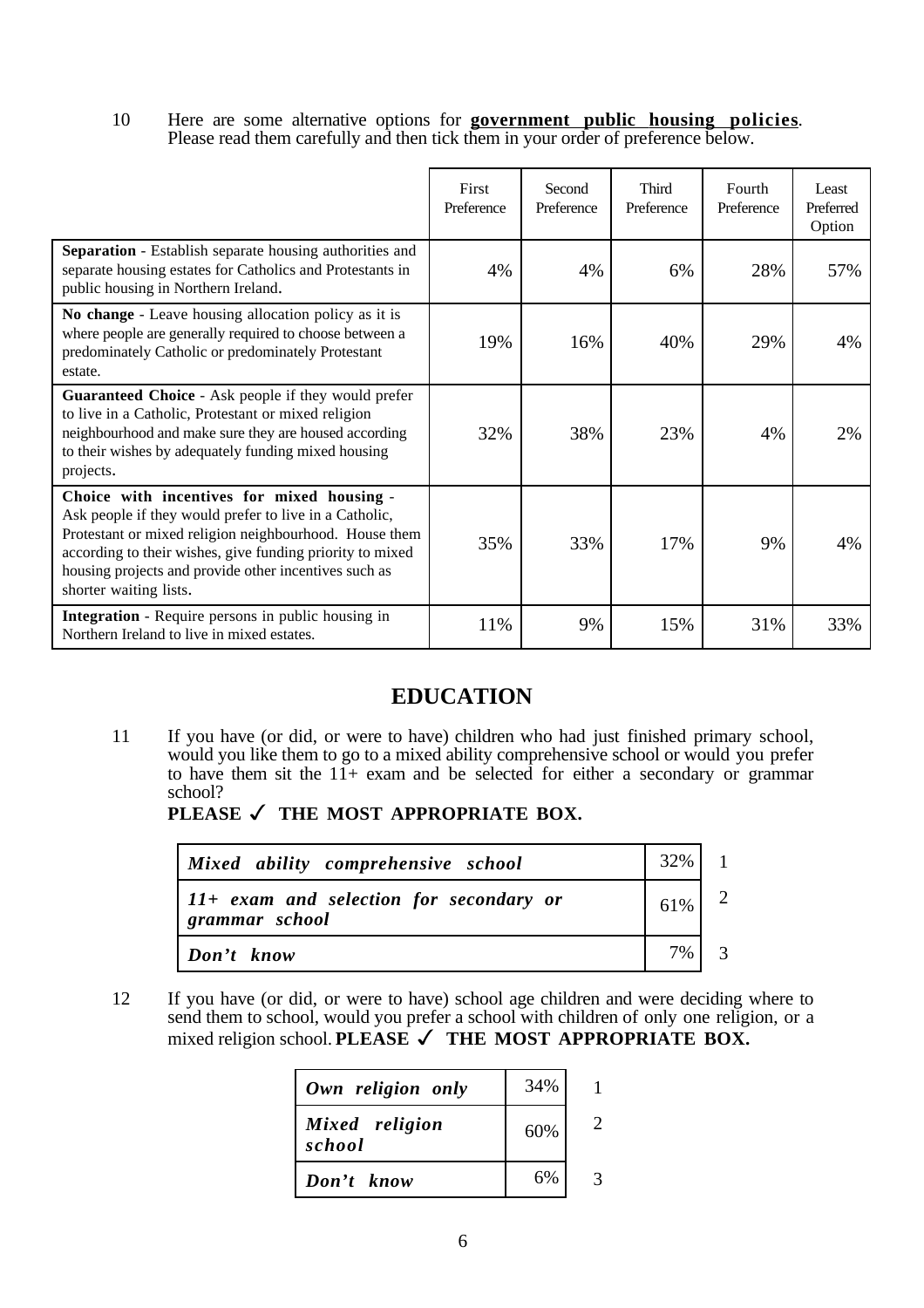13 Here are some alternative options for government education policies with reference to integrated schools. These are schools which strive to maintain an equal balance of students, staff and governors from each community. Please read them carefully, assume that the academic quality of all the schools is the same, and then tick them in your order of preference below.

|                                                                                                                                                                                                                              | First<br>Preference | Second<br>Preference | <b>Third</b><br>Preference | Last<br>Preferred<br>Option |
|------------------------------------------------------------------------------------------------------------------------------------------------------------------------------------------------------------------------------|---------------------|----------------------|----------------------------|-----------------------------|
| <b>Separation</b> - Establish separate education authorities to<br>manage separate schools for Catholic and Protestant<br>children in Northern Ireland with no state funded integrated<br>schools.                           | 4%                  | 6%                   | 19%                        | 68%                         |
| No change - Leave education policy as it is where<br>parents generally have to choose between sending their<br>child to a Catholic or Protestant school.                                                                     | 31%                 | 33%                  | 37%                        | 3%                          |
| <b>Guaranteed choice</b> - Ask parents if they would prefer<br>to send their child to a single religion school or to an<br>integrated school and make sure their wishes are met by<br>adequately funding integrated schools. | 40%                 | 41%                  | 14%                        | 3%                          |
| Integration - Establish a single education authority to<br>manage integrated schools for Catholic and Protestant<br>children in Northern Ireland with no state funded Catholic<br>and Protestant schools.                    | 24%                 | 20%                  | 30%                        | 26%                         |

14 If the public demand for integrated education continues should the government increase the number of integrated schools by building new ones or by changing some existing schools into integrated schools, if this is quicker and less expensive.

**PLEASE** ✓ **THE MOST APPROPRIATE BOX**.

| <b>Build</b> new integrated schools                                                                            | 31% |                          |
|----------------------------------------------------------------------------------------------------------------|-----|--------------------------|
| Change existing schools into integrated $\begin{array}{ c c c } \hline 51\% & 2 \hline \end{array}$<br>schools |     |                          |
| Don't know                                                                                                     | 18% | $\overline{\mathcal{E}}$ |

15 The government intend to encourage an increase in the number of pre-school places in Northern Ireland over the coming years. Do you think these new places should be made in a way that ensures they are integrated, or allows them to be segregated? **PLEASE** ✓ **THE MOST APPROPRIATE BOX**.

| Segregated        | 16% |   |
|-------------------|-----|---|
| <i>Integrated</i> | 70% |   |
| Don't know        | 14% | 2 |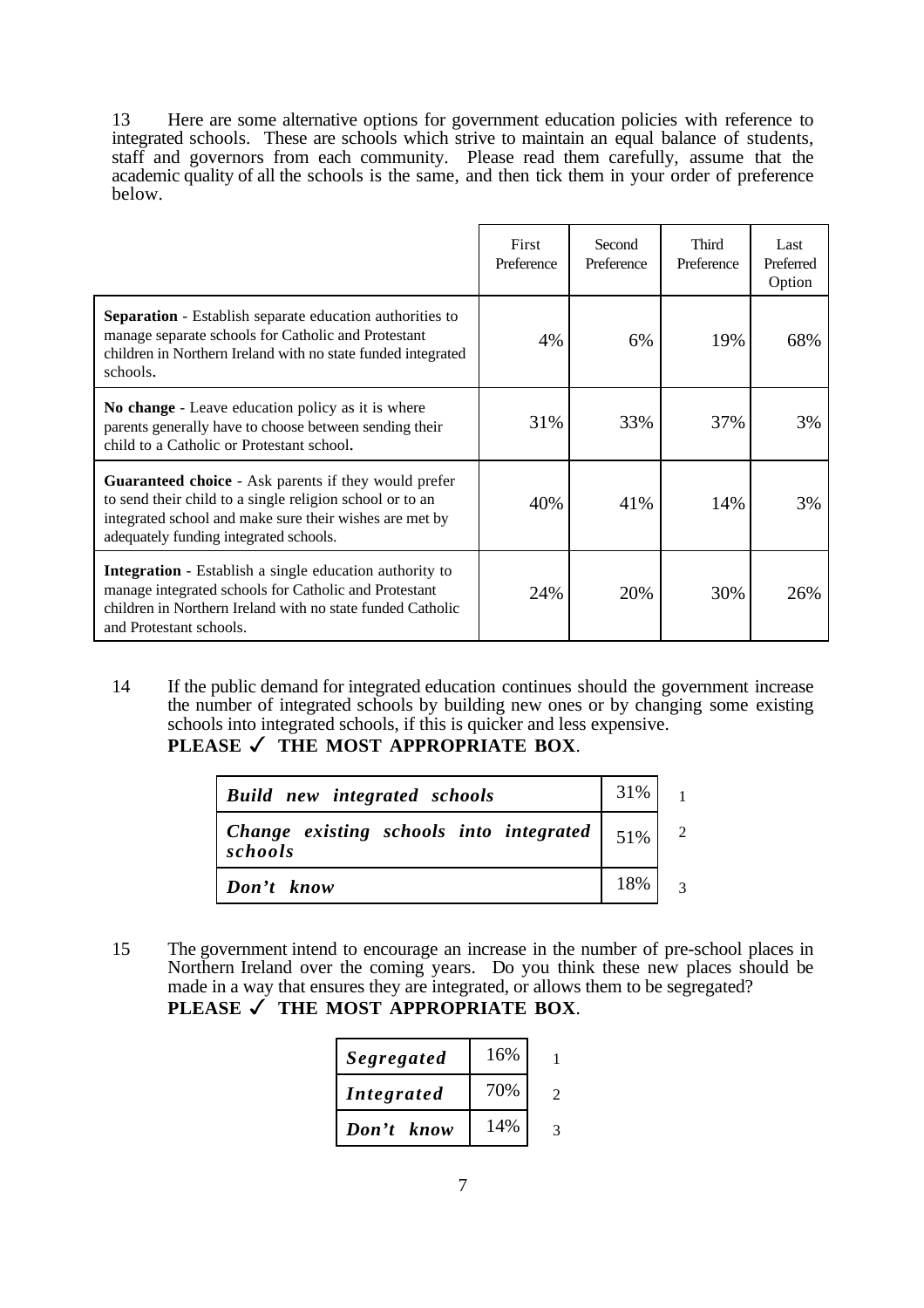- 16 At the present time it is usually small groups of parents, with the help of the Northern Ireland Council for Integrated Education (NICIE), who are responsible for the establishment of new integrated schools. For the most part, this is done without the active co-operation of the Education and Library Boards and the Churches who are responsible for the segregated schools.
- A Do you think the education and Library Boards should become more actively involved in the development and management of integrated schools?

| YES               | 74% |  |
|-------------------|-----|--|
| NO.               | 14% |  |
| <b>DON'T KNOW</b> | 12% |  |

B Do you think the Churches should become more actively involved in the development and management of integrated schools?

PLEASE √ THE MOST APPROPRIATE BOX.

| YES        | 50% |   |
|------------|-----|---|
| NO         | 41% | 2 |
| DON'T KNOW | 10% |   |

17 If you are in favour of integrated education would you be prepared to send your children to an integrated school even if both you and your children were criticised about your choice of school by some of your neighbours?

### PLEASE √ THE MOST APPROPRIATE BOX.

| Yes                                      | 63% | 1              |
|------------------------------------------|-----|----------------|
| $N_{\boldsymbol{0}}$                     | 8%  | $\mathfrak{D}$ |
| Don't Know                               | 14% | 3              |
| Not in favour of integrated<br>education | 15% | Λ              |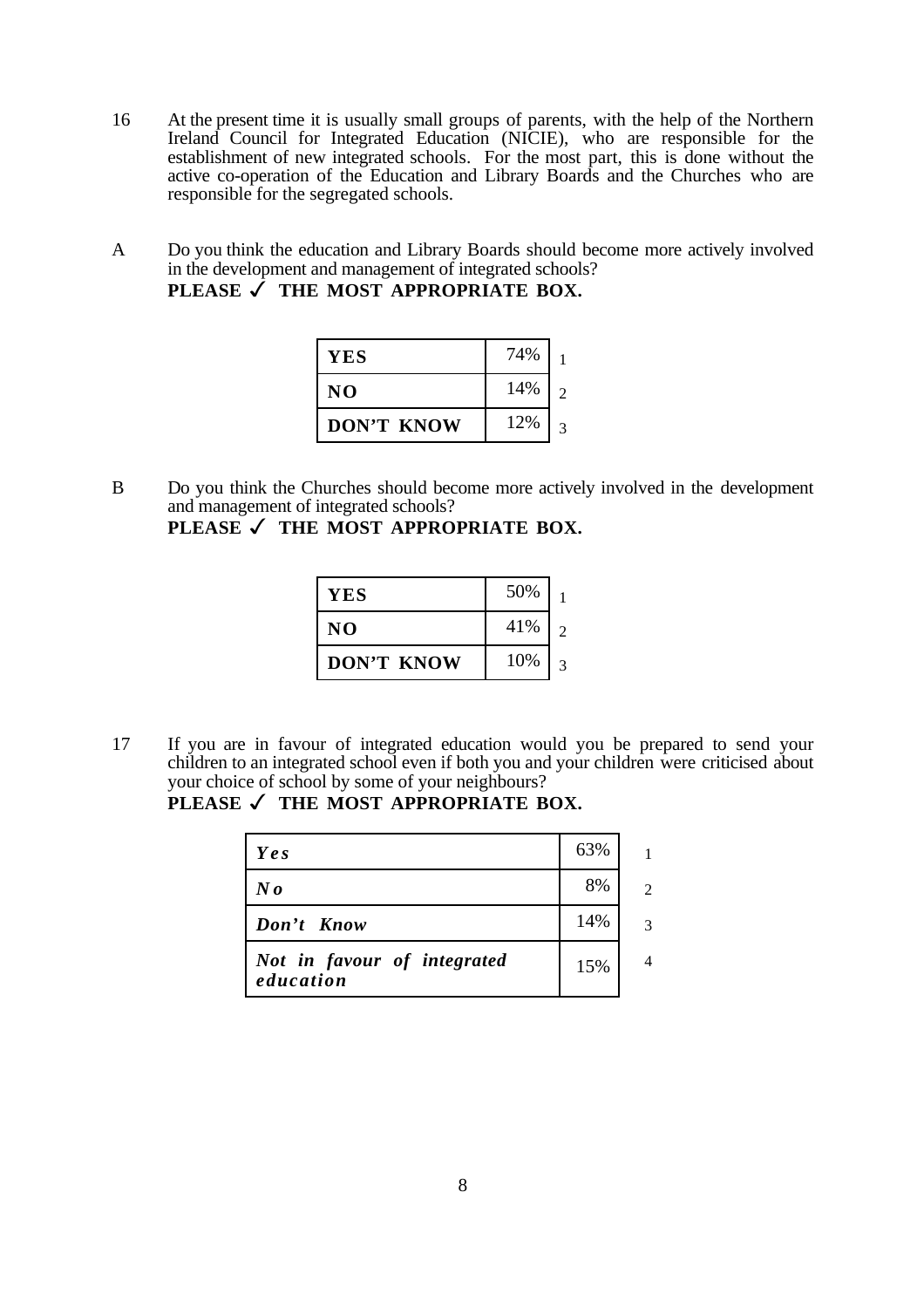18 Here are some alternative options for government education policies with reference to Education for Mutual Understanding (EMU). These programmes seek to improve community relations through what is taught in class and contact schemes. Please read them carefully and then tick them in your order of preference below.

|                                                                                                                                                                                                                                                                         | First<br>Preference | Second<br>Preference | Least<br>Preferred<br>Option |
|-------------------------------------------------------------------------------------------------------------------------------------------------------------------------------------------------------------------------------------------------------------------------|---------------------|----------------------|------------------------------|
| Separate school programmes - Allow separate Catholic and<br>Protestant education authorities to develop separate programmes and<br>curriculum for their separate schools.                                                                                               | 9%                  | 15%                  | 77%                          |
| No change - Leave education policy as it is with a common<br>curriculum (including EMU as a curricular theme) which all<br>schools must follow, but leaving it for each school to decide<br>whether it wishes to become involved in cross community contact<br>schemes. | 44%                 | 53%                  | 4%                           |
| Compulsory and well supported EMU - Develop EMU<br>programmes to include mandatory contact schemes for all schools<br>and adequately support these programmes with appropriate teacher<br>training, pupil preparation, monitoring and follow up.                        | 47%                 | 32%                  | 18%                          |

19 Here are some alternative options for government education policies with reference to the Irish language. Please read them carefully and then tick them in your order of preference below.

|                                                                                                                                                                                                                                                                                                                 | First<br>Preference | Second<br>Preference | Third<br>Preference | Least<br>Preferred<br>Option |
|-----------------------------------------------------------------------------------------------------------------------------------------------------------------------------------------------------------------------------------------------------------------------------------------------------------------|---------------------|----------------------|---------------------|------------------------------|
| No provision for the Irish language - Stop<br>using public funds to pay for the provision of Irish<br>language education in any form.                                                                                                                                                                           | 22%                 | 7%                   | 10%                 | 59%                          |
| Provision subject to demand (no change) -<br>Provide different forms of Irish language education<br>subject to demand and availability of resources (a<br>mixture of classes, streams and schools).                                                                                                             | 29%                 | 36%                  | 31%                 | 5%                           |
| Guaranteed provision of Irish as a second<br><b>language</b> - Allow parents, if they so wish, to choose<br>Irish language classes as an optional second language for<br>their children in existing schools where the primary<br>language of education is English.                                              | 35%                 | 38%                  | 21%                 | 8%                           |
| Guaranteed provision of Irish medium<br>education - Allow parents, if they so wish, to choose<br>Irish medium education (in which the main language of<br>instruction is Irish) for their children either in Irish<br>medium schools or in separate Irish medium streams in<br>existing schools as appropriate. | 14%                 | 19%                  | 38%                 | 28%                          |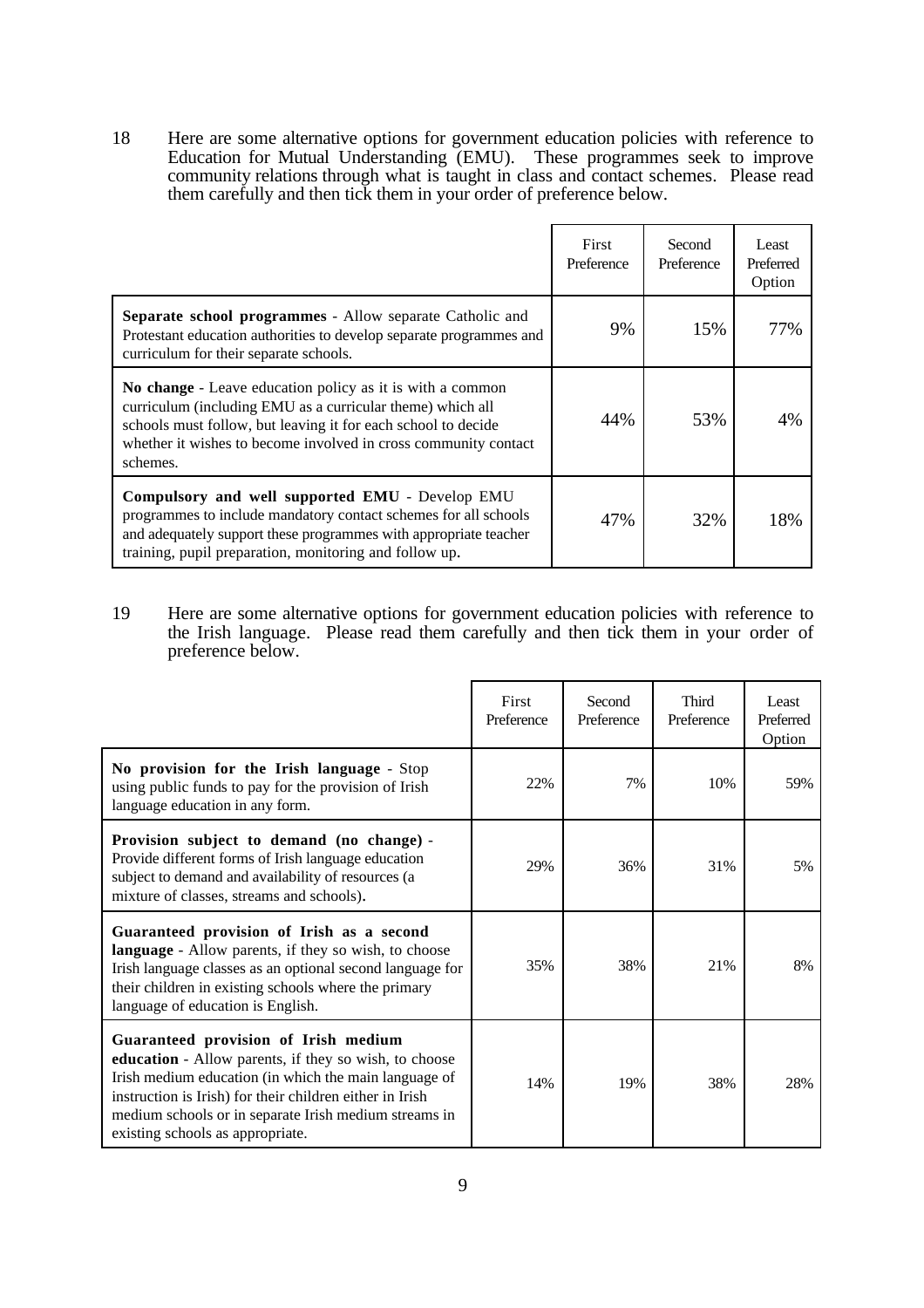# **COMMUNITY RELATIONS AND POLITICAL DEVELOPMENT**

20 Do you think the government and public bodies should or should not do more to create better community relations generally? **PLEASE** ✓ **THE MOST APPROPRIATE BOX**

| Definitely should          | 66% |                |
|----------------------------|-----|----------------|
| <b>Probably</b> should     | 26% | $\mathfrak{D}$ |
| Probably should not        | 1%  | 3              |
| Definitely should<br>n o t | 2%  | 4              |
| Don't know                 | 5%  |                |

21 Here are some alternative options for local community programmes. Please read them carefully and then tick them in your order of preference below.

|                                                                                                                                                                                                                                                                                                                                             | First<br>Preference | Second<br>Preference | Least<br>Preferred<br>Option |
|---------------------------------------------------------------------------------------------------------------------------------------------------------------------------------------------------------------------------------------------------------------------------------------------------------------------------------------------|---------------------|----------------------|------------------------------|
| Stop supporting single community programmes -<br>Stop funding all sport, language and other cultural activities<br>associated with Unionism and Nationalism and leave the<br>support of these activities entirely in the hands of their<br>respective communities.                                                                          | 13%                 | 14%                  | 73%                          |
| Fund single community programmes equally -<br>Fund the sport, language and cultural activities of each<br>community with equal levels of resources.                                                                                                                                                                                         | 35%                 | 55%                  | 12%                          |
| Priority funding of programmes linked to good<br><b>community relations</b> - Give priority funding to sport,<br>language and cultural programmes where cross community<br>committees are established to maintain good community<br>relations over contentious issues, (for example, Nationalist<br>and Orange marches and Sunday opening). | 52%                 | 31%                  | 15%                          |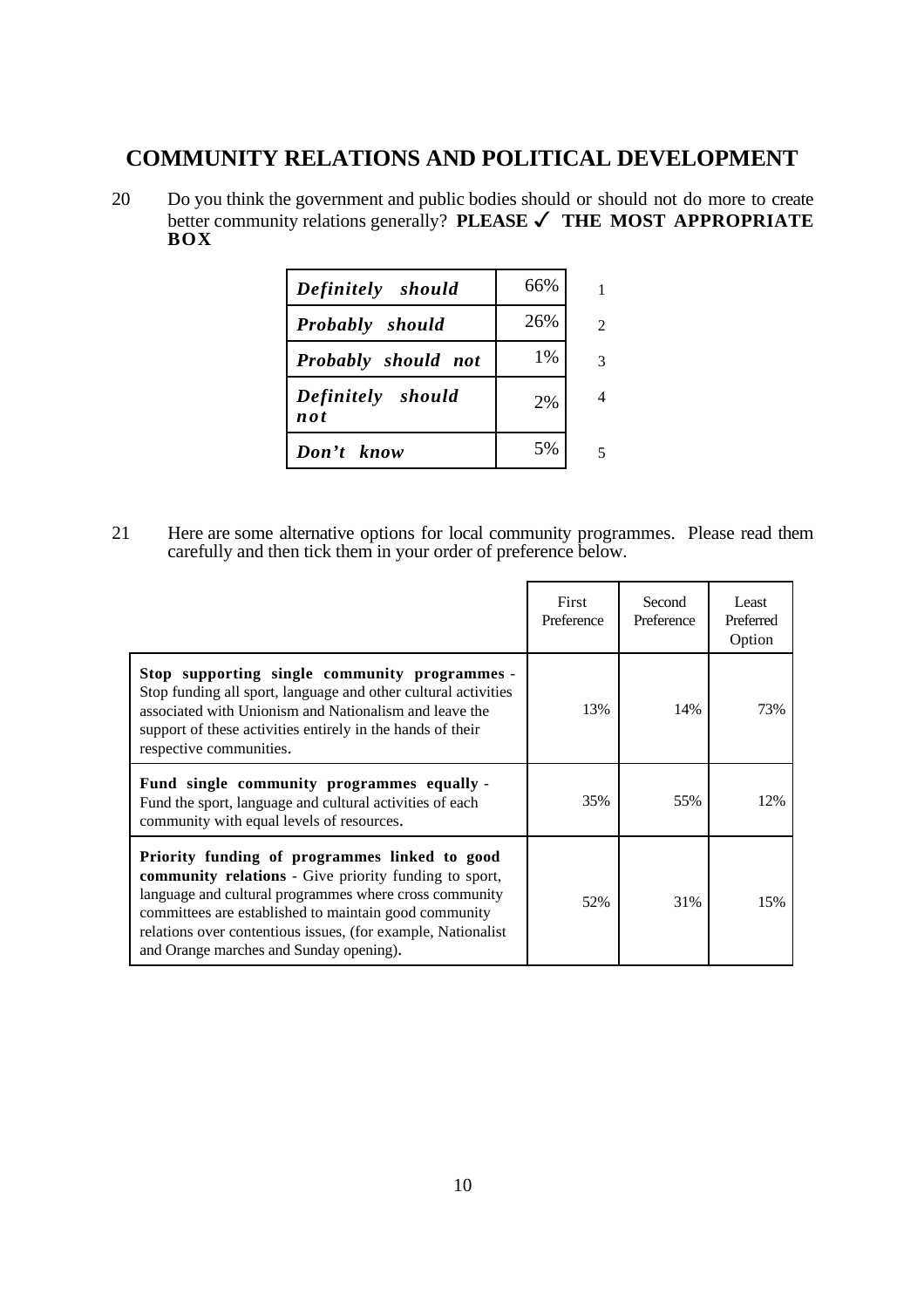22 Here are some alternative options for the way disputed parades and marches could be handled in Northern Ireland . Please read them carefully and then tick them in your order of preference below.

|                                                                                                                                                       | First<br>Preference | Second<br>Preference | Third<br>Preference | Least<br>Preferred<br>Option |
|-------------------------------------------------------------------------------------------------------------------------------------------------------|---------------------|----------------------|---------------------|------------------------------|
| Allow all parades - All parades should be<br>allowed to march on all public roads and should<br>be provided with police protection                    | 25%                 | 9%                   | 13%                 | 51%                          |
| <b>RUC</b> to rule on disputes - The decision to<br>allow parades to march through different areas<br>should be left to the RUC                       | 9%                  | 29%                  | 53%                 | 13%                          |
| Independent body to rule on disputes -<br>There should be an independent body to rule on<br>all disputes relating to the routing of parades           | 20%                 | 52%                  | 22%                 | 7%                           |
| No parades where they are not wanted -<br>No parades should be allowed to march through<br>areas were a majority of the residents do not<br>want them | 46%                 | 9%                   | 12%                 | 30%                          |

23 Here are some alternative options for the way streets and roads could be named in Northern Ireland. Please read them carefully and then tick them in your order of preference below.

|                                                                                                                                            | First<br>Preference | Second<br>Preference | <b>Third</b><br>Preference | Fourth<br>Preference | Least<br>Preferred<br>Option |
|--------------------------------------------------------------------------------------------------------------------------------------------|---------------------|----------------------|----------------------------|----------------------|------------------------------|
| <b>English only</b> - All street names in<br>English only.                                                                                 | 45%                 | 12%                  | 12%                        | 20%                  | 11%                          |
| English and sometimes Irish -<br>All street names in English with the<br>addition of Irish where a majority of<br>residents are in favour. | 28%                 | 54%                  | 10%                        | 4%                   | 5%                           |
| <b>English and Irish</b> - All street names<br>in English and Irish.                                                                       | 21%                 | 21%                  | 48%                        | 9%                   | 7%                           |
| Sometimes Irish only - Street<br>names in Irish only, but only where a<br>majority of residents are in favour.                             | 4%                  | 12%                  | 27%                        | 54%                  | 7%                           |
| <b>Irish only</b> - All street names in Irish<br>only.                                                                                     | 1%                  | 1%                   | 3%                         | 13%                  | 69%                          |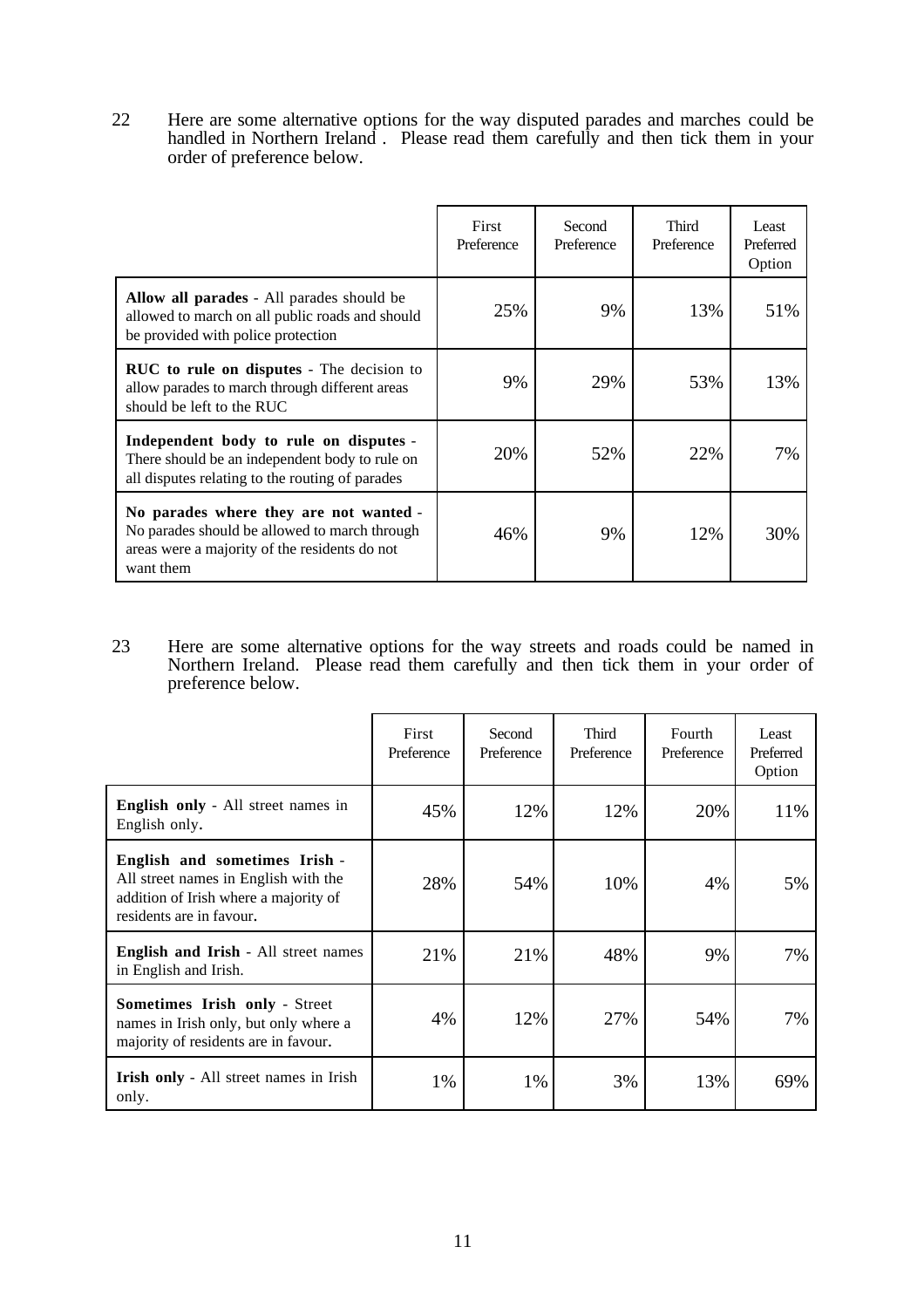24 Here are some alternative options for the running of City and District Councils. Please read them carefully and then tick them in your order of preference below.

|                                                                                                                                                                                                         | First<br>Preference | Second<br>Preference | Least<br>Preferred<br>Option |
|---------------------------------------------------------------------------------------------------------------------------------------------------------------------------------------------------------|---------------------|----------------------|------------------------------|
| <b>Majority rule</b> - Govern on the basis of who has a simple<br>majority.                                                                                                                             | 28%                 | 11%                  | 60%                          |
| <b>Partial power sharing - Where possible rotate the mayor and</b><br>chairpersons of various committees.                                                                                               | 17%                 | 73%                  | 11%                          |
| <b>Full power sharing - Where possible rotate the mayor and</b><br>chairpersons of various committees as well as balancing out the<br>numbers of counsellors from each party on the various committees. | 55%                 | 15%                  | 29%                          |

25 At any time in the next 20 years, do you think it is likely or unlikely that there will be a united Ireland?

| Very likely             | 7%  | 1              |
|-------------------------|-----|----------------|
| Quite likely            | 10% | $\overline{2}$ |
| Even chance             | 18% | 3              |
| Quite<br>unlikely       | 22% | $\overline{4}$ |
| <b>Very</b><br>unlikely | 32% | 5              |
| Don't know              | 11% | 6              |

**PLEASE** ✓ **THE MOST APPROPRAITE BOX**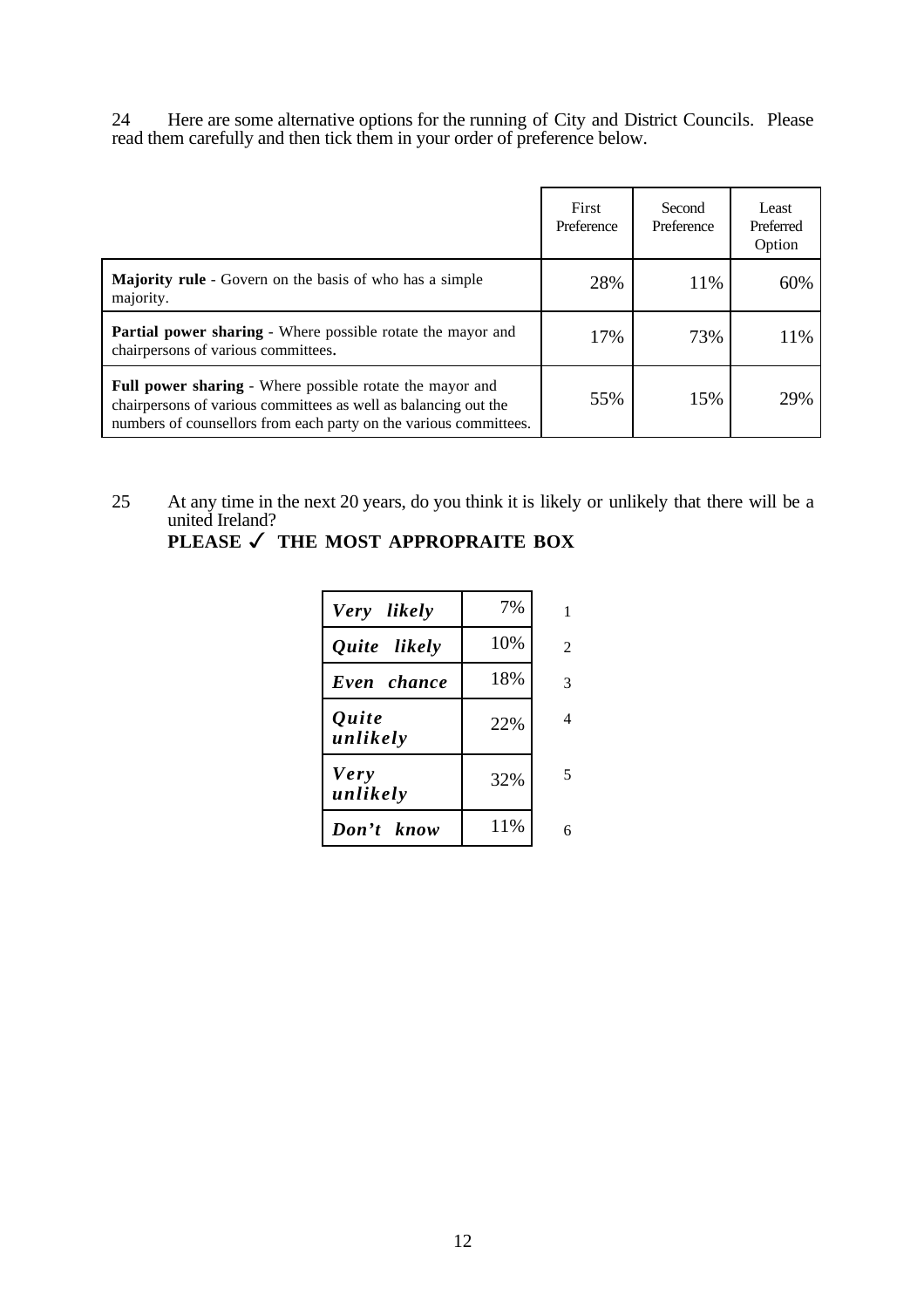26 Here are some alternative options for the future political development of Northern Ireland. Please read them carefully and then tick them in your order of preference below.

This question has more options than any other question. However, as before, try and do your best to list **all** your preferences including the ones you want least. Please remember that as well as knowing what you **do want** the researchers consider it as equally important to know what you **do not want**.

|                                                                                                                                                                                                                                                                                                                                                                                        | First<br>Pref. | Second<br>Pref. | Third<br>Pref. | Fourth<br>Pref. | Fifth<br>Pref. | Sixth<br>Pref. | Seventh<br>Pref. | Least<br>Preferred<br>Option |
|----------------------------------------------------------------------------------------------------------------------------------------------------------------------------------------------------------------------------------------------------------------------------------------------------------------------------------------------------------------------------------------|----------------|-----------------|----------------|-----------------|----------------|----------------|------------------|------------------------------|
| Separate Northern Irish State - The<br>complete separation of Northern Ireland from both<br>the United Kingdom and the Republic of Ireland<br>and the establishment of a separate state within the<br>European Union.                                                                                                                                                                  | 10%            | 10%             | 12%            | 8%              | 11%            | 15%            | 12%              | 20%                          |
| Full incorporation into the British State<br>- Direct rule from Westminster and local<br>government similar to the rest of the United<br>Kingdom with <b>no</b> Northern Ireland Assembly or<br>separate laws for Northern Ireland and <b>no</b> Anglo-<br>Irish Agreement.                                                                                                            | 28%            | 12%             | 6%             | 7%              | 8%             | 7%             | 15%              | 14%                          |
| Continued direct rule (No change) - The<br>continuation of direct rule from London in<br>consultation with the Irish government under the<br>terms of the Anglo-Irish Agreement.                                                                                                                                                                                                       | 10%            | 23%             | 17%            | 14%             | 12%            | 11%            | 11%              | 5%                           |
| Power sharing and the Anglo-Irish<br><b>Agreement</b> - Government by a Northern Ireland<br>Assembly and power sharing Executive under the<br>authority of the British government but in<br>consultation with the Irish government under the<br>terms of the Anglo-Irish Agreement.                                                                                                    | 10%            | 15%             | 23%            | 24%             | 17%            | 7%             | 3%               | $4\%$                        |
| Power sharing with North-South<br>institutions but no joint authority -<br>Government by a Northern Ireland Assembly,<br>power sharing Executive and a number of joint<br>institutions established with the Republic of<br>Ireland to deal with matters of mutual interest. (But<br>these arrangements will not include joint authority<br>between the British and Irish governments). | 11%            | 14%             | 17%            | 23%             | 21%            | 10%            | 3%               | $4\%$                        |
| Joint authority and power sharing -<br>Government by joint authority between the British<br>and Irish governments in association with an<br>elected power sharing Executive and Assembly.                                                                                                                                                                                              | 13%            | 16%             | 15%            | 11%             | 14%            | 21%            | 10%              | 5%                           |
| Separate institutions for the two main<br>communities - Creation of separate structures<br>for the government of each of the two main<br>communities in Northern Ireland, subject to joint<br>authority by the British and Irish governments.                                                                                                                                          | 2%             | 6%              | 7%             | 7%              | 12%            | 22%            | 35%              | 10%                          |
| Full incorporation into the Irish State -<br>Full incorporation of Northern Ireland into the<br>Republic of Ireland to create a single state within<br>the European Union.                                                                                                                                                                                                             | 16%            | 4%              | 4%             | 5%              | 6%             | 7%             | 11%              | 38%                          |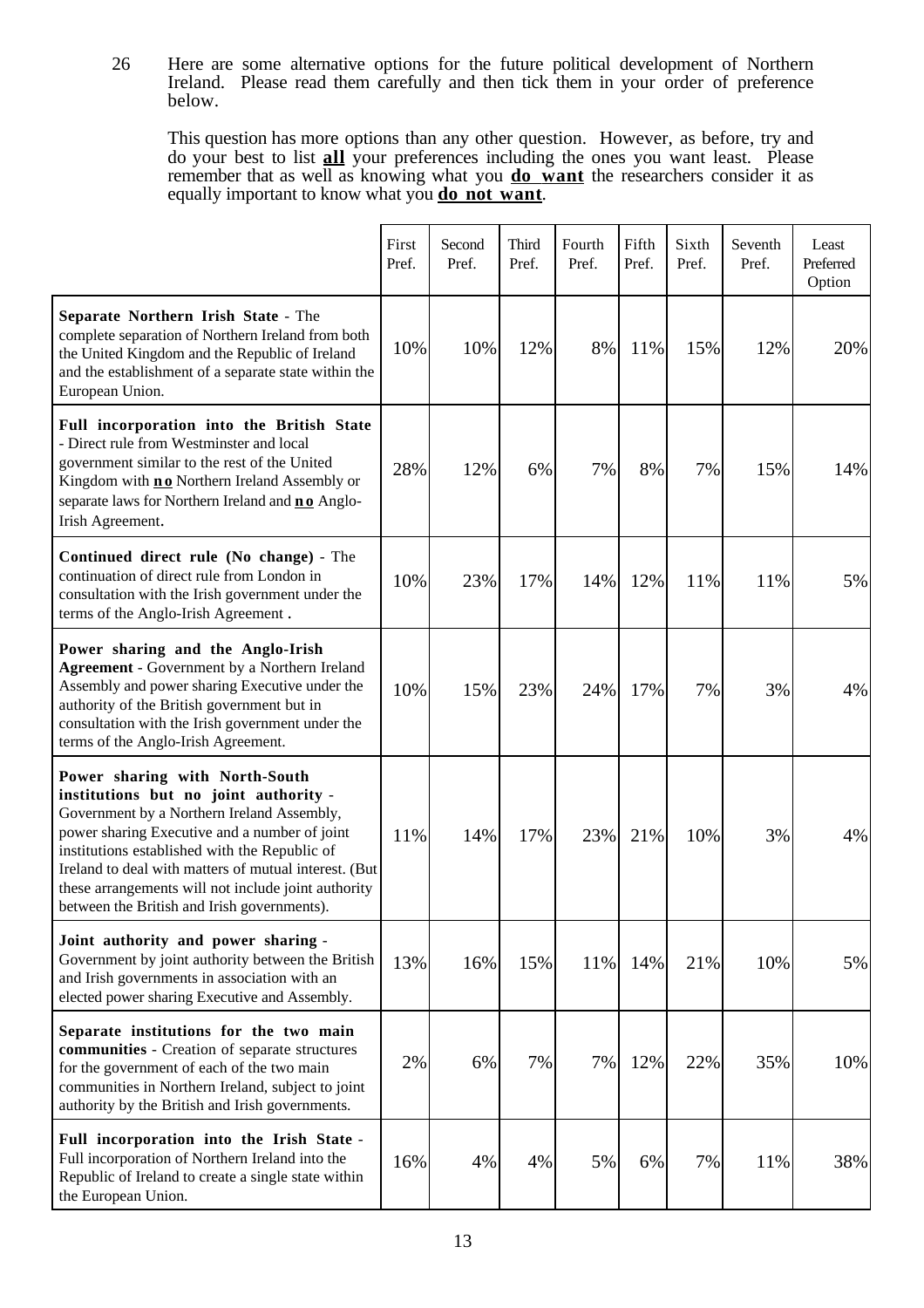# **POLICING**

27 From what you know or have heard, would you say the RUC do a good job or a bad job in controlling non-sectarian crime (crime **not** to do with the troubles)? **PLEASE √ THE MOST APPROPRIATE BOX.** 

| Very good job   | 30% |  |
|-----------------|-----|--|
| Fairly good job | 50% |  |
| Fairly bad job  | 10% |  |
| Very bad job    | 5%  |  |
| Don't know      | 5%  |  |

And from what you know or have heard, would you say the RUC do a good job or a bad job in controlling sectarian crime (crime to do with the troubles)?

|  |  | PLEASE √ THE MOST APPROPRIATE BOX. |  |
|--|--|------------------------------------|--|
|--|--|------------------------------------|--|

| Very good job   | 25% |  |
|-----------------|-----|--|
| Fairly good job | 40% |  |
| Fairly bad job  | 16% |  |
| Very bad job    | 12% |  |
| Don't know      | 7%  |  |

28 Here are some alternative options for government policies with reference to policing. Please read them carefully and then tick them in your order of preference below.

|                                                                                                                                                                                                                                                  | First<br>Pref. | Second<br>Pref. | Third<br>Pref. | Fourth<br>Pref. | Least<br>Preferred<br>Option |
|--------------------------------------------------------------------------------------------------------------------------------------------------------------------------------------------------------------------------------------------------|----------------|-----------------|----------------|-----------------|------------------------------|
| No change - Leave current policing structures as they are while<br>attempting to recruit more Catholics.                                                                                                                                         | 41%            | 15%             | 8%             | 8%              | 26%                          |
| Create new community policing units within the<br>RUC - Create new policing units to deal with domestic,<br>community and non-violent sectarian problems at a local level as<br>part of the RUC.                                                 | 17%            | 40%             | 17%            | 24%             | 4%                           |
| Create new community policing units outside the<br><b>RUC</b> - Create a number of new police forces at the local level to<br>deal with less serious crimes leaving the RUC to deal with more<br>serious crimes for Northern Ireland as a whole. | 8%             | 11%             | 59%            | 18%             | 8%                           |
| Create a new single police force - Disband the RUC and<br>create a new single police force with fair representation from both<br>communities.                                                                                                    | 28%            | 11%             | 7%             | 30%             | 22%                          |
| Create a number of regional and city police forces -<br>Disband the RUC and create a number of new regional and city<br>police forces in, for example, Belfast, (London) Derry and East and<br>West of the River Bann.                           | 6%             | 23%             | 9%             | 21%             | 40%                          |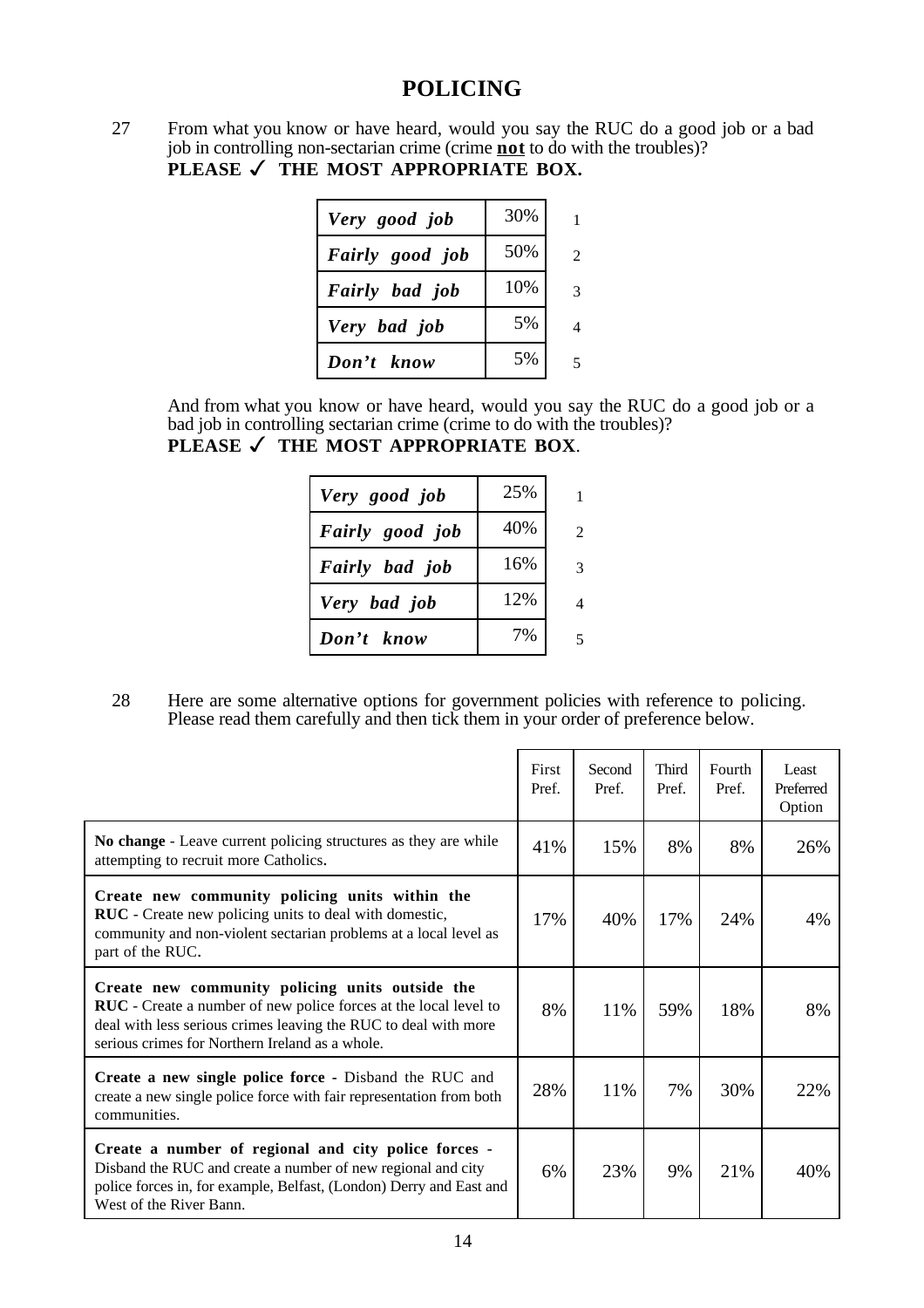29 Whatever the future structure of the police force might be do you think it should make a greater effort to recruit more Catholics and be more acceptable to the Nationalist community by, for example, changing the name and uniform of the RUC. **PLEASE** ✓ **THE MOST APPROPRIATE BOX**.

| Yes                  | 51% |  |
|----------------------|-----|--|
| $N_{\boldsymbol{0}}$ | 39% |  |
| Don't Know           | 10% |  |

30 At the present time complaints against the RUC are investigated by the police and supervised by an independent commission. Are you in favour of establishing a completely independent agency to investigate complaints against the RUC. **PLEASE** ✓ **THE MOST APPROPRIATE BOX**

| Yes        | 69% |  |
|------------|-----|--|
| N o        | 20% |  |
| Don't Know | 10% |  |

31 Here are some alternative options for government policies with reference to the peace process, remission of sentences and amnesty. Please read them carefully and then tick them in your order of preference below.

|                                                                                                                                                                                                                                                                                                          | First<br>Preference | Second<br>Preference | Least<br>Preferred<br>Option |
|----------------------------------------------------------------------------------------------------------------------------------------------------------------------------------------------------------------------------------------------------------------------------------------------------------|---------------------|----------------------|------------------------------|
| Prosecution and standard remission - Prosecute all<br>crimes committed by members of paramilitary groups and<br>the security forces to the full extent of the law. Sentence<br>those found guilty in accordance with standards of practice<br>found in the rest of the United Kingdom.                   | 73%                 | 16%                  | 11%                          |
| <b>Prosecution and amnesty - Prosecute all crimes</b><br>committed by members of paramilitary groups and the<br>security forces but allow those serving sentences to be freed<br>subject to terms negotiated as part of a political settlement.                                                          | 21%                 | 69%                  | 14%                          |
| Public admission of guilt and immunity from<br><b>prosecution</b> - Allow members of paramilitary groups and<br>the security forces to confess their crimes to a public "Truth"<br>Commission" in return for immunity from prosecution and<br>allow those serving sentences for such crimes to be freed. | 6%                  | 15%                  | 76%                          |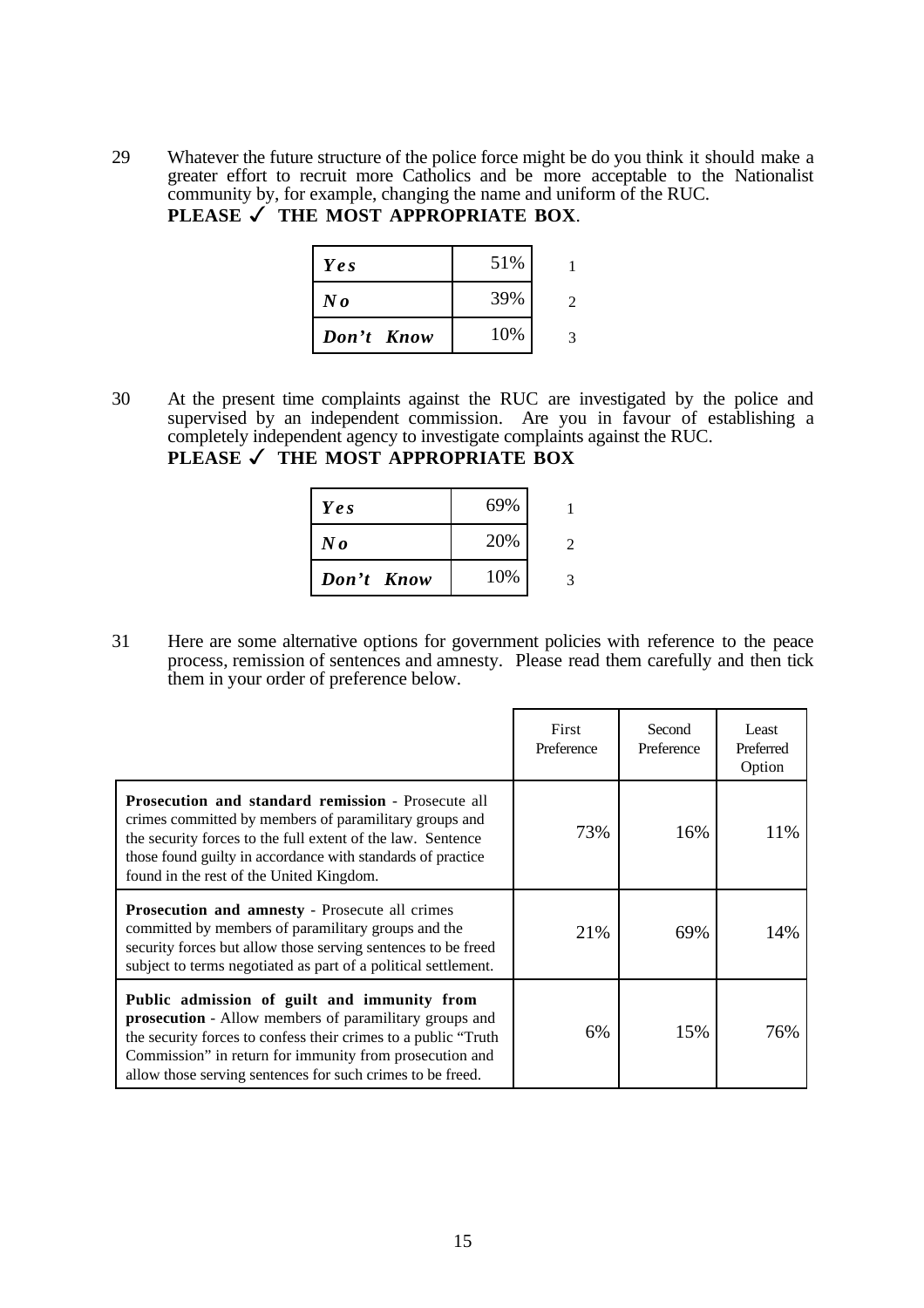32 Here are some alternative options on emergency legislation that gives the police more powers to deal with terrorism in Northern Ireland. Please read them carefully and then tick them in your order of preference below.

|                                                                                                                                                                                                                                                                                                       | First<br>Pref. | Second<br>Pref. | Third<br>Pref. | Lest<br>Preferred<br>Option |
|-------------------------------------------------------------------------------------------------------------------------------------------------------------------------------------------------------------------------------------------------------------------------------------------------------|----------------|-----------------|----------------|-----------------------------|
| Repeal emergency legislation now - Immediately repeal emergency<br>legislation brought in to deal with terrorism.                                                                                                                                                                                     | 13%            | 11%             | 27%            | 49%                         |
| Repeal emergency legislation when 'Mitchell' is accepted -<br>Repeal emergency legislation brought in to deal with terrorism when all the<br>political parties and paramilitary organisations accept the Mitchell<br>recommendations for decommissioning and the peace process.                       | 17%            | 40%             | 37%            | 8%                          |
| Repeal emergency legislation when a political settlement is<br>reached - Repeal emergency legislation brought in to deal with terrorism<br>when all the political parties and paramilitary organisations accept the terms<br>of a negotiated political settlement for the future of Northern Ireland. | 33%            | 41%             | 21%            | 5%                          |
| <b>Keep emergency legislation</b> - Keep emergency legislation 'on the<br>books' so that the police and courts will always have the powers of search,<br>seizure and internment of suspected terrorists at their disposal.                                                                            | 37%            | 9%              | 15%            | 38%                         |

# **SEPARATION AND SHARING**

This questionnaire has tried to provide you with a series of policy options for the future social development of Northern Ireland that could lead to **more separation** of the two communities or to **more sharing** in housing, education, jobs, decision making and policing responsibilities. What do you really think about all of this.

33 Do you think it would be better if the people of Northern Ireland moved towards greater co-operation and sharing in many aspects of their daily lives or would it be better if the two communities established separate institutions to manage their own affairs.

| More sharing    | 85% |  |
|-----------------|-----|--|
| More separation | 4%  |  |
| Don't know      | 10% |  |

PLEASE √ THE MOST APPROPRIATE BOX.

34 In general would you be willing to accept more sharing of government powers even if this resulted in your political party and community loosing out a bit in the allocation of some government resources?

| Yes                         | 59% |                |
|-----------------------------|-----|----------------|
| $N\mathbf{0}$               | 16% | $\mathfrak{D}$ |
| Don't Know                  | 23% | 3              |
| Not in favour of<br>sharing | 2%  |                |

### PLEASE √ THE MOST APPROPRIATE BOX.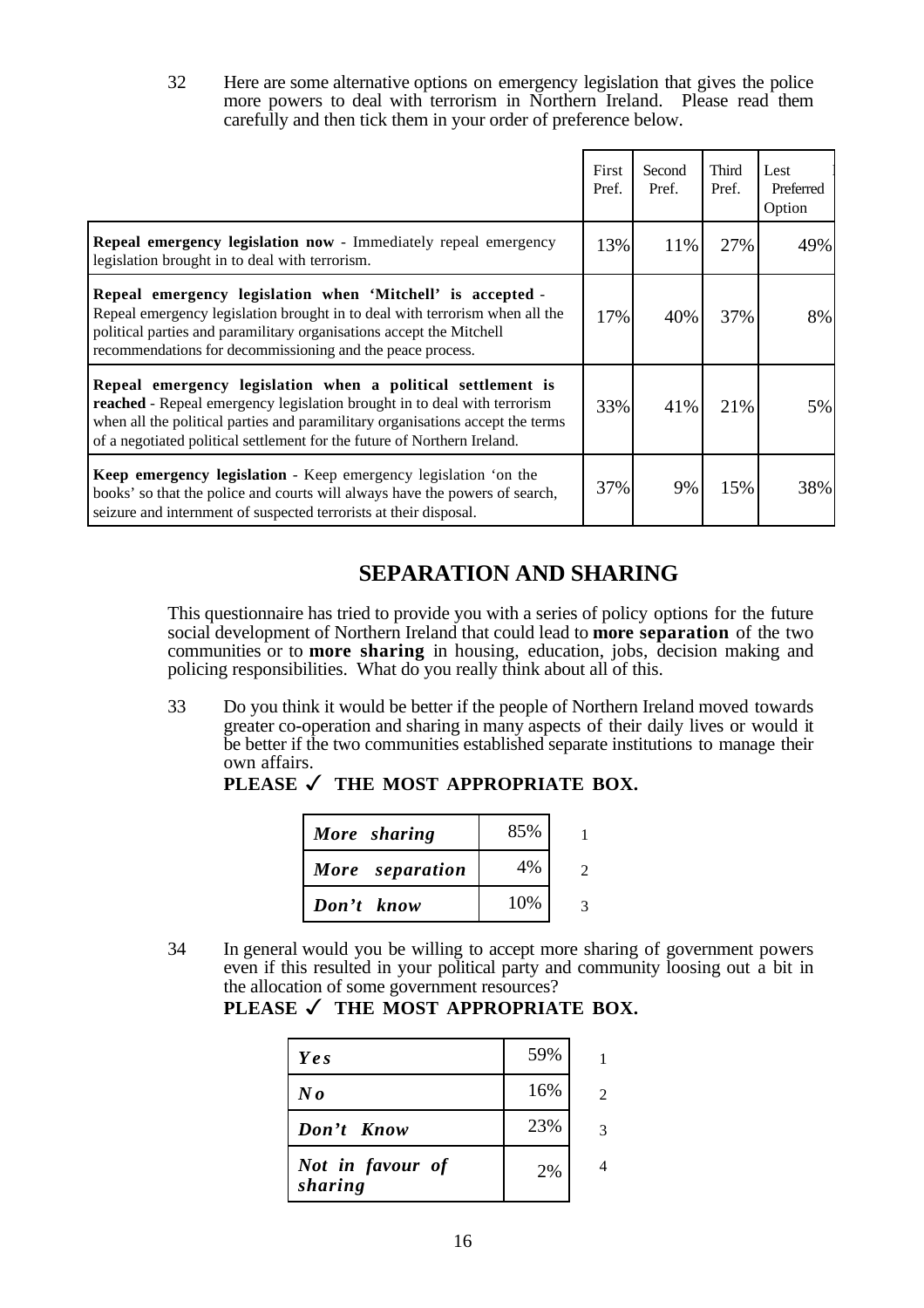## **BACKGROUND QUESTIONS**

**It is very important that you fill out all the questions in this section to ensure that we have given every section of the community a chance to participate in the survey. Please remember that all responses are totally CONFIDENTIAL.** 

35 **Area** (a) Please tick the box which best describes the area where you live :-

| City            | 31% |   |
|-----------------|-----|---|
| Town            | 38% | 2 |
| Village         | 15% | 3 |
| Countrysid<br>e | 16% |   |

(b) Please tick the box which best describes the religious make-up of your neighbourhood or area :-

| <b>Totally Protestant</b>               | 6%  | 1              |
|-----------------------------------------|-----|----------------|
| <b>Mainly</b> Protestant                | 29% | $\overline{c}$ |
| Mixed Catholic and<br><i>Protestant</i> | 30% | 3              |
| <b>Mainly</b> Catholic                  | 21% | 4              |
| <b>Totally</b> Catholic                 | 11% | 5              |
| Don't Know                              | 3%  | 6              |

36 Please indicate into which of the following age ranges you may be placed. PLEASE √ THE MOST APPROPRIATE BOX.

| 17 - 24     | 15% |
|-------------|-----|
| 25 - 34     | 18% |
| $35 - 44$   | 22% |
| 45 - 54     | 18% |
| $55 - 59$   | 7%  |
| 60 - 64     | 6%  |
| 65 and over | 15% |

37 **Gender** Are you ...

| Male   | 49% |  |
|--------|-----|--|
| Female | 51% |  |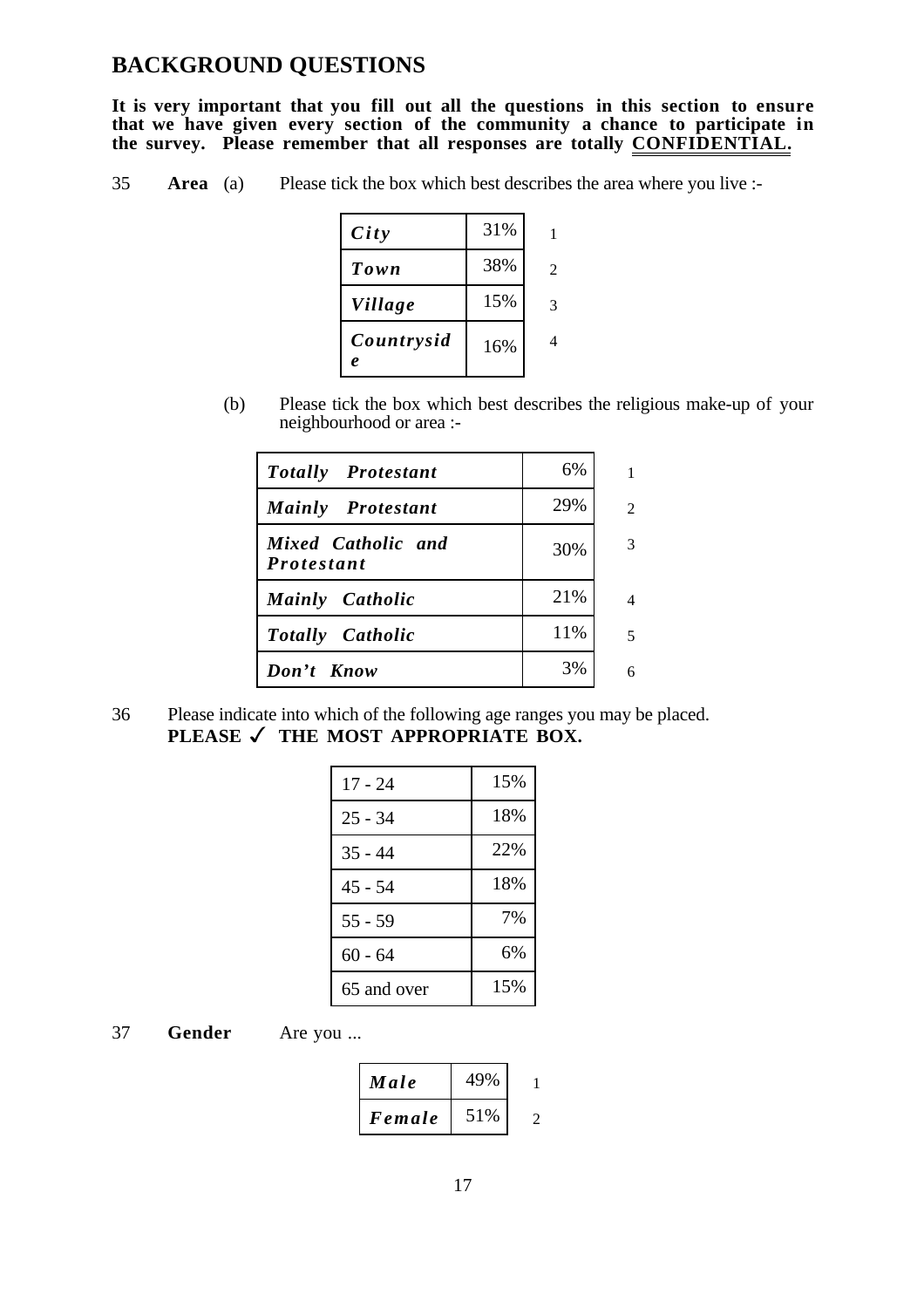### 38 **Education.**

Please tick the appropriate boxes if you have obtained any of the qualifications listed below.

|  |  | PLEASE $\checkmark$ all the DESCRIPTIONS THAT APPLY. |  |  |
|--|--|------------------------------------------------------|--|--|
|--|--|------------------------------------------------------|--|--|

| Degree level or higher                                                                            | 11% |
|---------------------------------------------------------------------------------------------------|-----|
| <i>Professional or vocational qualifications (nursing, teaching etc)</i>                          | 13% |
| <b>BTEC</b> (Higher), BEC (Higher) TEC (Higher), HNC, HND                                         | 3%  |
| <b>GCE</b> "A" Level Advanced Senior Certificate                                                  | 15% |
| <b>BTEC</b> (National), TEC (National), BEC (National), ONC, OND                                  | 5%  |
| GCSE, GCE "O" Level (Including CSE Grade 1), Senior Certificate, BTEC<br>(General), BEC (General) | 35% |
| $CSE$ (other than grade 1)                                                                        | 8%  |
| No formal qualifications as above                                                                 | 39% |

39 **Work.**

Which of the following things were you doing last week. Please read carefully through the list. If you did more than one of the things last week, **TICK ALL THE DESCRIPTIONS THAT APPLY**. Also tick box 1, 2, 3 or 4 if you had a job last week but were off sick, on holiday, temporarily laid off or on strike.

| $\boldsymbol{l}$ | Was working for an employer full time (more than 30 hours a<br>$wee$ k)                                                                            | 37% |
|------------------|----------------------------------------------------------------------------------------------------------------------------------------------------|-----|
| $\overline{2}$   | Was working for an employer part time (one hour or more a<br>week but less than 30)                                                                | 9%  |
| $\mathbf{3}$     | Was self-employed, employing other people                                                                                                          | 4%  |
| $\boldsymbol{4}$ | Was self employed, not employing other people                                                                                                      | 5%  |
| 5                | Unpaid work (such as a family business, shop or farm)                                                                                              | 4%  |
| 6                | Was on a government employment or training scheme (such as<br>ACE schemes and Youth or Job Training Programmes)                                    | 2%  |
| $\overline{7}$   | Was waiting to start a job I had already accepted                                                                                                  | 0%  |
| 8                | Was unemployed and looking for a job (includes any person<br>wanting a job but prevented by holiday or temporary sickness<br>from looking for one) | 4%  |
| 9                | Was at school or in other full time education (do not count<br>training given by or paid for by an employer                                        | 5%  |
| 10               | Was unable to work because of long term sickness or<br>disability                                                                                  | 9%  |
| 11               | Was retired from paid work                                                                                                                         | 16% |
| 12               | Was looking after the home and family                                                                                                              | 23% |
| 13               | Other (please specify) (include voluntary work and any other<br>activity)                                                                          | 4%  |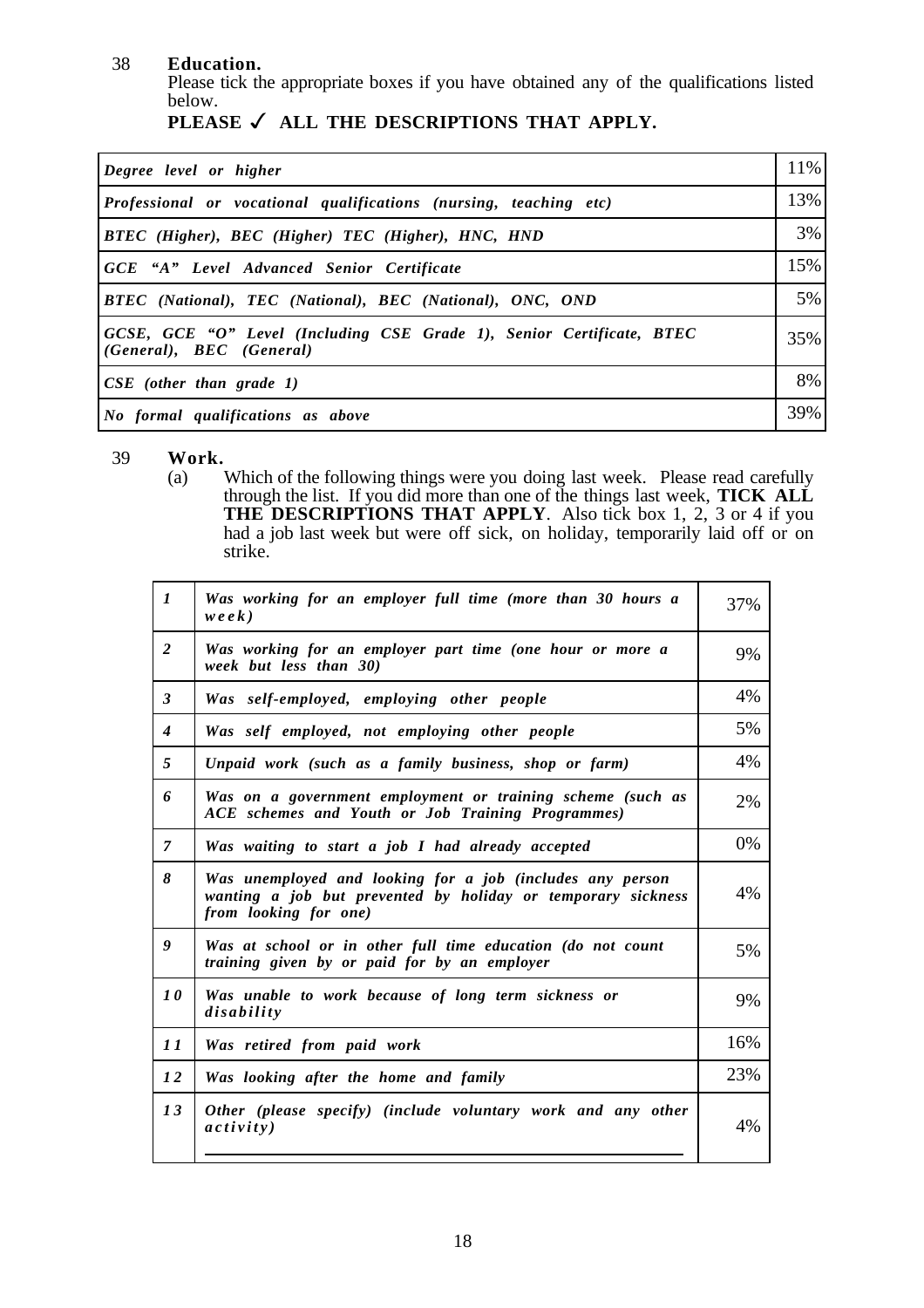(b) If you had a job in the past 10 years what is the full title of your present or last job:-

| $C1 \t 40\%$       |     |
|--------------------|-----|
| C <sub>2</sub> 18% |     |
| DE                 | 31% |

Note : Give the full title by which the job is known, for example : "packing machinist", "poultry processor", "jig and tool fitter", "supervisor of typists", "accounts clerk", rather than general titles like "machinist", "process worker", "supervisor" or "clerk". Give rank or grade if you have one.

(c) If you have a job how many people work for your employer :- **PLEASE** ✓ **THE MOST APPROPRIATE BOX**

| 10 or less                   | 13% |                             |
|------------------------------|-----|-----------------------------|
| <b>Between 11 and 25</b>     | 9%  | $\mathcal{D}_{\mathcal{L}}$ |
| Between 26 and<br><b>250</b> | 18% | 3                           |
| 250 or more                  | 33% |                             |
| Self employed                | 10% |                             |
| Unemployed                   | 17% |                             |

#### 40 **Religion.**

 $\overline{a}$ 

Please state the Religion, Religious Denomination or Body to which you belong. Please avoid using the general term "Protestant" and give the denomination as precisely as possible (eg Baptist, Methodist, Presbyterian, Church of Ireland etc).

If none write NONE. Cath. 45%, Prot. 50%, Other 1%, None 4%

41 **Marital status.** Are you currently ... **PLEASE** ✓ **THE MOST APPROPRIATE BOX**

| <b>Single</b>            | 26% |                |
|--------------------------|-----|----------------|
| <b>Married</b>           | 60% | $\mathfrak{D}$ |
| Living as married        | 3%  | 3              |
| Separated or<br>divorced | 4%  | 4              |
| Widowed                  | 7%  |                |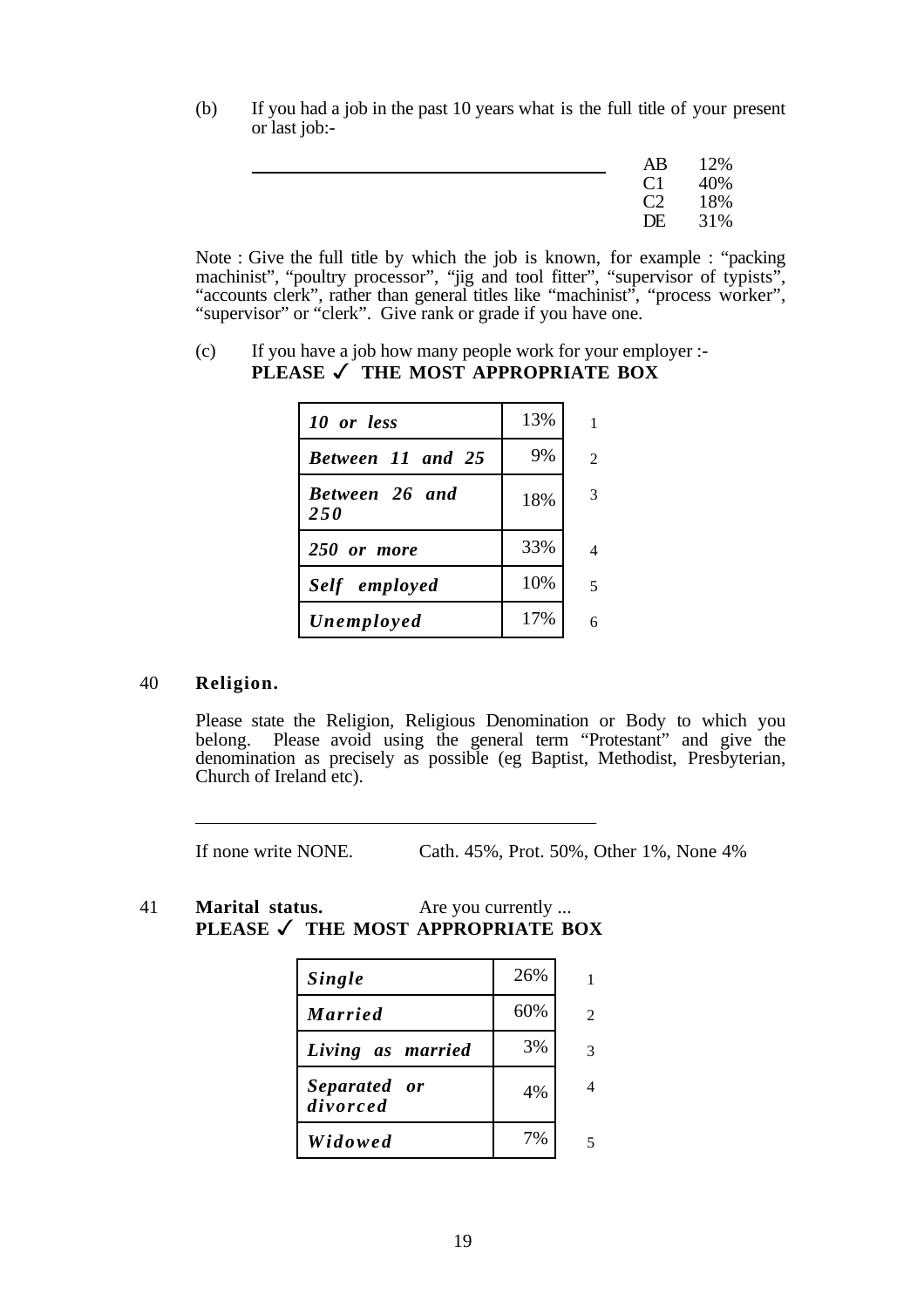#### 42 **Spouse/Partner**

If you are married or living as married could you please state the Religion, Religious Denomination or Body to which your husband, wife or partner belong. As before please avoid using the general term "Protestant" and give the denomination as precisely as possible (eg Baptist, Methodist, Presbyterian, Church of Ireland etc).

|  | 0.U.0 |  |
|--|-------|--|
|  |       |  |

If none write NONE

Cath. 44%, Prot. 51%, Other 1%, None 4%

#### 43 **Voting intention.**

If there was a general election in which only Northern Ireland parties were standing, which one do you think you would be most likely to support?

#### **Please just select one party, your first preference and** ✓ **the appropriate box.**

| Alliance                                                         | 9%    | 01             |
|------------------------------------------------------------------|-------|----------------|
| <b>DUP/Democratic Unionist Party</b>                             | 10%   | 02             |
| UUP/Ulster Unionist Party/OUP/Official Unionist<br>Party         | 18%   | 03             |
| PUP/Progressive Unionist Party or UDP/Ulster<br>Democratic Party | 1%    | 04             |
| <b>Other</b> Unionist                                            | 1%    | 0 <sub>5</sub> |
| Conservative                                                     | 2%    | 06             |
| Sinn Fein                                                        | 6%    | 07             |
| <b>SDLP/Social Democratic and Labour Party</b>                   | 25%   | 08             |
| <b>Workers</b> Party                                             | 1%    | 09             |
| Campaign for Equal Citizenship                                   | 1%    | 10             |
| Green Party                                                      | 0%    | 11             |
|                                                                  | $1\%$ | 12             |
|                                                                  |       |                |
| None/Will not vote                                               | 5%    | 13             |
| Don't know/Undecided                                             | 15%   | 14             |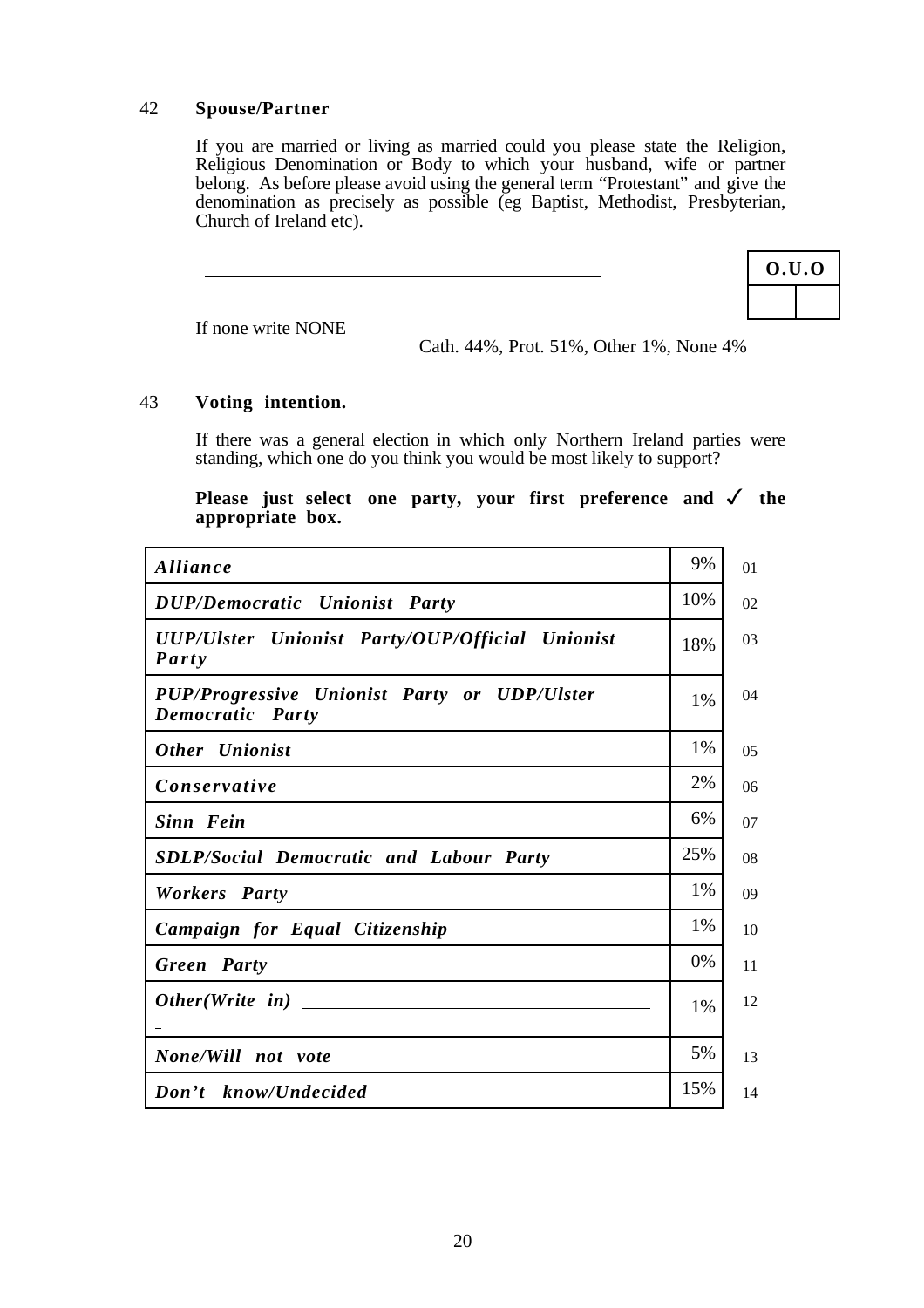#### 44 **Household**

(a) Here are a few questions about your household. Including yourself, how many people live there regularly as members of your household?

1-7%, 2-22%, 3-20%, 4-22%, 5-17%, 6-8%, 7-3%, 8-1%

(b) Please tick the box which best describes how your household occupies your accommodation.

| As an owner occupier           | through mortgage or loan                                              | 49% | 1               |
|--------------------------------|-----------------------------------------------------------------------|-----|-----------------|
|                                | owning the property outright                                          | 28% | $\mathfrak{D}$  |
| By renting, rent free or lease | from a public authority (eg NI Housing Executive)                     | 17% | 3               |
|                                | from a housing association or charitable trust                        | 2%  | $\overline{4}$  |
|                                | unfurnished from a private landlord, company or other<br>organisation | 1%  | 5               |
|                                | furnished from a private landlord, company or other<br>organisation   | 1%  | 6               |
| In some other way              | Please give details                                                   | 2%  | $7\phantom{.0}$ |

(c) What is or was the occupation of the chief wage earner in your household?

| AB           | - 16% |
|--------------|-------|
| $C1 \t 36\%$ |       |
| $C2 \t 23\%$ |       |
| DE           | 24%   |

Note Give the full title by which the job is known, for example : "packing machinist", "poultry processor", "jig and tool fitter", "supervisor of typists", "accounts clerk", rather than general titles like "machinist", "process worker", "supervisor" or "clerk". Give rank or grade if he or she has one.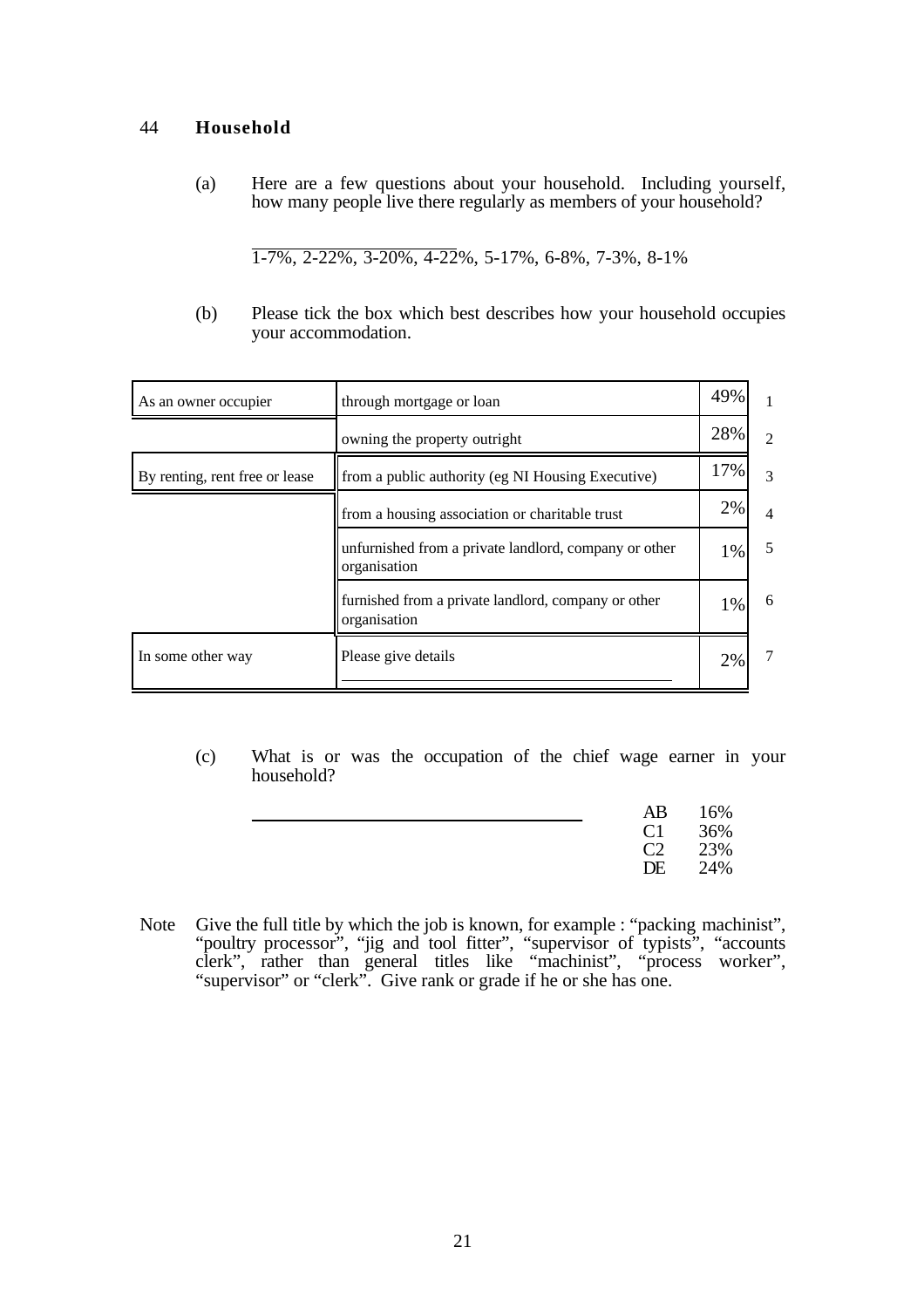(d) Which of the following represents the total gross income of your household from all sources before tax? **PLEASE** ✓ **THE MOST APPROPRIATE BOX**

| WEEKLY          | <b>ANNUAL</b>       |     |  |
|-----------------|---------------------|-----|--|
| Less than $£77$ | Less than $£3,999$  | 4%  |  |
| $£77 - £115$    | $£4,000 - £5,999$   | 7%  |  |
| $£116 - £154$   | $£6,000 - £7,999$   | 8%  |  |
| $£155 - £192$   | $£8,000 - 9,999$    | 7%  |  |
| $£193 - £230$   | £10,000 - 11,999    | 6%  |  |
| $£231 - £288$   | $£12,000 - £14,999$ | 10% |  |
| $£289 - £346$   | £15,000 - £17,999   | 7%  |  |
| $£347 - £384$   | £18,000 - 19,999    | 4%  |  |
| £385 - £442     | £20,000 - £22,999   | 5%  |  |
| £443 - £500     | £23,000 - £25,999   | 3%  |  |
| £501 - £558     | £26,000 - £28,999   | 3%  |  |
| $£559 - £596$   | £29,000 - £31,000   | 2%  |  |
| $£597 - £673$   | £32,000 - £34,999   | 2%  |  |
| £674 +          | £35,000 or more     | 10% |  |
| Don't know      | Don't know          | 12% |  |

Note : Includes income from benefits, savings, etc

# **CONCLUSION**

45 Do you think **all** the people of Northern Ireland should be given an opportunity to express their opinions on the various social policy and political options presented to you in this survey.

**PLEASE** ✓ **THE MOST APPROPRIATE BOX**.

| Ye s                     | 90% |   |
|--------------------------|-----|---|
| $N$ o                    | 4%  | 2 |
| $\mathbf{Don'}t$<br>Know | 6%  | 3 |